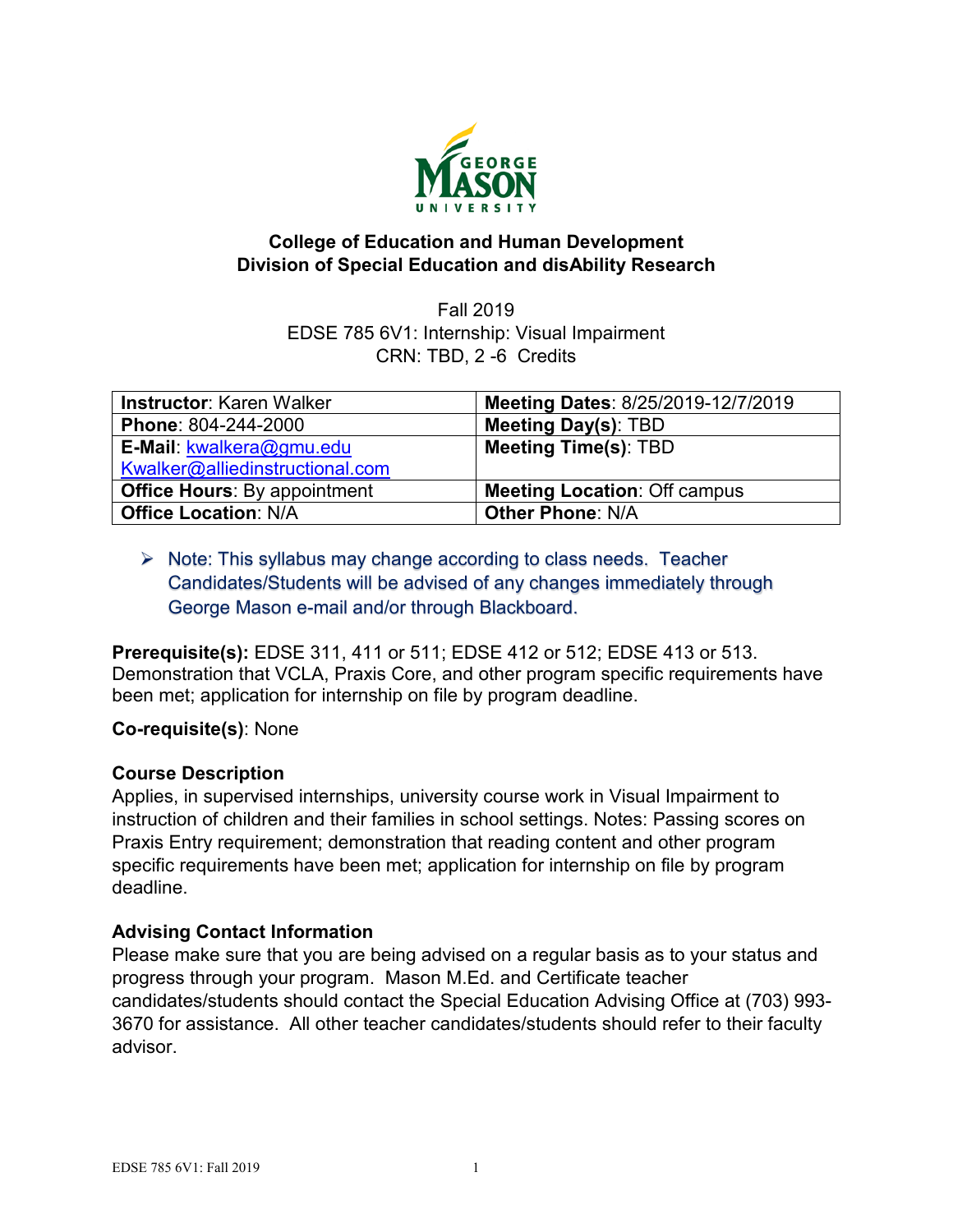## **Advising Tip**

Are you planning to waive one of the two internship requirements for your teacher licensure program? The waiver is not automatic. Be sure to send the waiver documentation (http://cehd.gmu.edu/assets/docs/forms/InternshipWaiv\_forms.pdf) to your advisor.

## **Course Delivery Method**

Learning activities include the following:

- 1. Class lecture and discussion
- 2. Application activities
- 3. Small group activities and assignments
- 4. Video and other media supports
- 5. Research and presentation activities
- 6. Electronic supplements and activities via Blackboard

#### **Learner Outcomes**

Upon completion of the course, teacher candidates/students will be able to:

- 1. Demonstrate understanding of development and the ability to plan and execute curriculum appropriate to the chronological ages, developmental and functional levels of the students being taught.
- 2. Demonstrate the integration of the theoretical methodology with the practical applications in the field.
- 3. Demonstrate positive and appropriate interactions with students, families and other professionals. This includes the ability to manage the classroom/resource room, co-teach in a general education setting, develop and enforce classroom expectations, develop strategies to anticipate behaviors and deal with them, and work through transitions during the day. This also includes demonstration of confidentiality when communicating about students with disabilities.
- 4. Develop and implement developmentally and functionally appropriate intervention activities within a variety of settings, including those that enhance and support integration and/or inclusion as well as those activities that are therapeutically based. This includes demonstration of a positive learning environment geared to the individual as well as the group. This may also be demonstrated in the general classroom environment as well as special education settings.
- 5. Demonstrate the ability to work collaboratively as part of a team including but not limited to general and special educators and therapists, parents and other related/support staff.
- 6. Demonstrate the ability to be lead teacher by overseeing the entire classroom while also meeting the individual needs of students, directing/teaming with assistants, and monitoring the ongoing activities and tone of the class. If working with students on an individual basis, demonstrate the ability to plan for that child based on goals and objectives and provide on-going assessment for both the child and the intervention sessions.
- 7. Demonstrate support within an integrated environment, as appropriate. This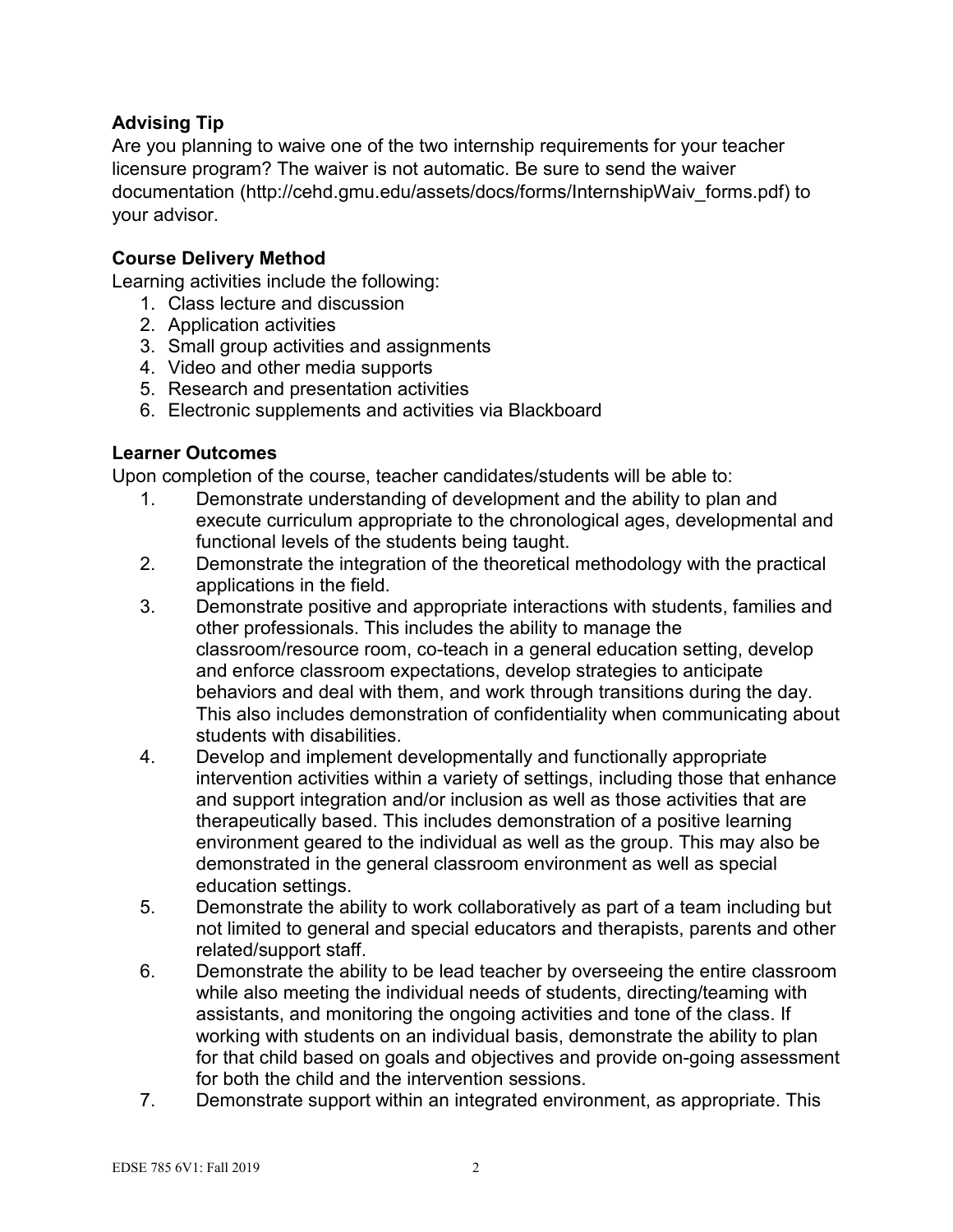includes knowledge of general curriculum specific to the ages and grades of students, ability to modify the general education curriculum as needed, ability to work with general education staff in a manner which enhances the education of the student(s) with disabilities by providing direct or indirect support and the knowledge of how to work with groups of students demonstrating mixed abilities and needs (whether identified as disabled or not).

- 8. Select and utilize assessment and/or monitoring tools and strategies, including but not limited to county-wide assessments, SOLs, VAAP (as assessed for individual students), etc.
- 9. Develop developmentally, educationally and functionally appropriate IEPs.
- 10. Select and utilize workable and useful data/record keeping strategies.
- 11. Monitor and analyze teaching performance.
- 12. Demonstrate additional competencies contained in personal goals statement or delineated by the cooperating teacher and/or university supervisor.

#### **Professional Standards**

This course is part of the George Mason University, Graduate School of Education (GSE), Special Education Program for teacher licensure in the Commonwealth of Virginia in the special education areas of Special Education: Students with Disabilities who Access the General Curriculum K-12. This program complies with the standards for teacher licensure established by the Council for Exceptional Children (CEC), the major special education professional organization, as well as those established by the Interstate Teacher Assessment and Support consortium (InTASC). The standards addressed in this class include CEC Standard 2: Learning environments (InTASC 3); CEC Standard 4: Assessment (InTASC 6); CEC Standard 5: Instructional planning and strategies (InTASC 7,8); CEC Standard 6: Professional learning and ethical practice (InTASC 9) & CEC Standard 7: Collaboration (InTASC 10).

This course contains at least on Common Assessment developed by the College of Education and Human Development to assess our candidates' performance on nationally accepted standards for beginning teachers (InTASC) and our programs' performance on national accreditation standards (CAEP).

#### **Required Textbooks**

*Special Education Internship Handbook (2019-20)* George Mason University.

#### **Recommended Textbooks**

American Psychological Association*.* (2010). *Publication manual of the American Psychological Association* (6th ed.). Washington, DC: Author.

#### **Course Performance Evaluation**

Students are expected to submit all assignments on time in the manner outlined by the instructor (e.g., Blackboard, Tk20, hard copy).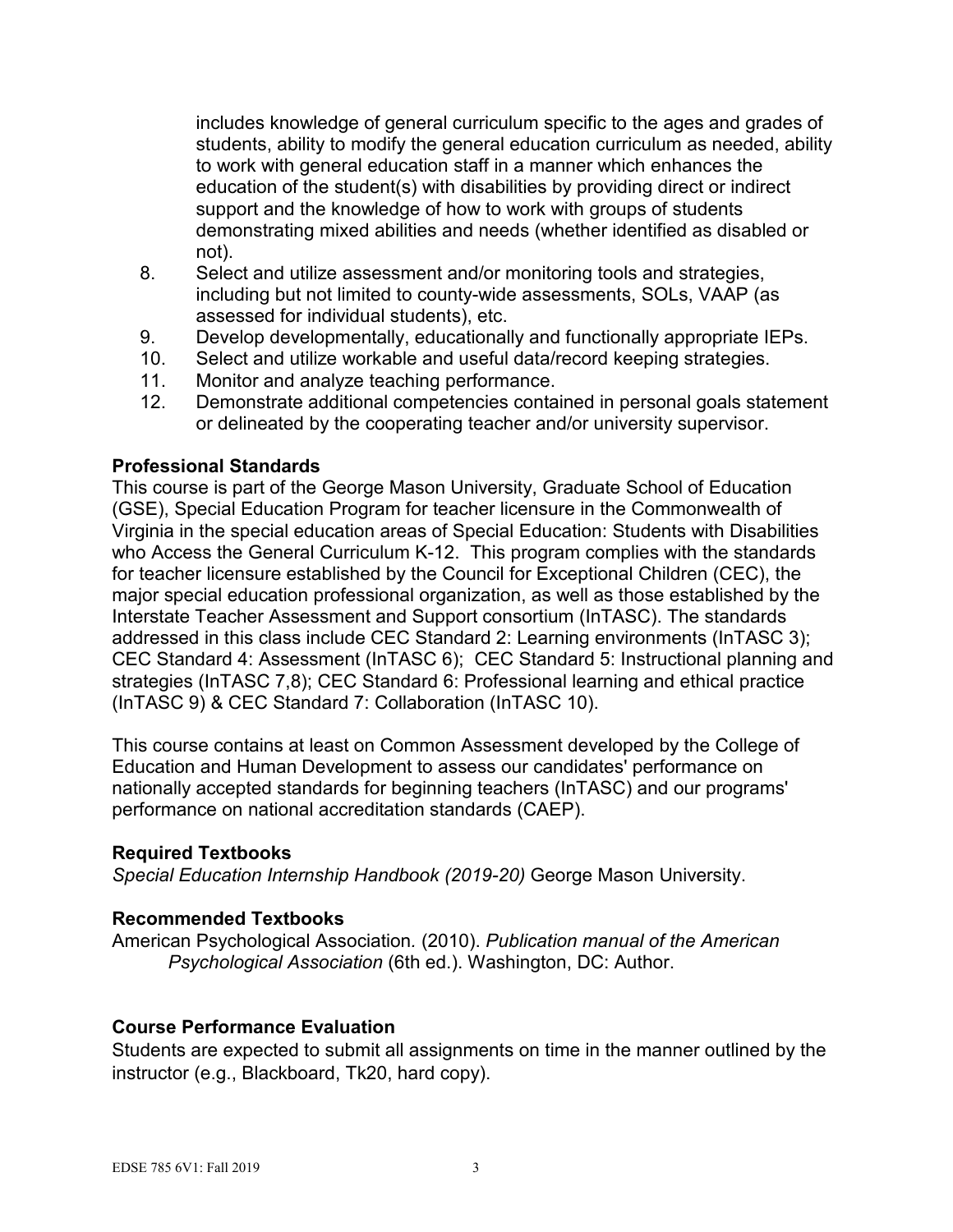#### **Tk20 Performance-Based Assessment Submission Requirement**

It is critical for the special education program to collect data on how our students are meeting accreditation standards. Every teacher candidate/student registered for an EDSE course with a required Performance-based Assessment (PBA) is required to upload the PBA to Tk20 (regardless of whether a course is an elective, a one-time course or part of an undergraduate minor). A PBA is a specific assignment, presentation, or project that best demonstrates one or more CEC, InTASC or other standard connected to the course. A PBA is evaluated in two ways. The first is for a grade, based on the instructor's grading rubric. The second is for program accreditation purposes. Your instructor will provide directions as to how to upload the PBA to Tk20.

For *EDSE 785,* the required PBA is Clinical Experience Continuum AND Log of Hours (All Programs). Please check to verify your ability to upload items to Tk20 before the PBA due date.

#### **Assignments and/or Examinations**

#### **Performance-based Assessment (Tk20 submission required)**

Clinical Experience Continuum-Internship Rubric (provided at the end of this syllabus and on Blackboard)

Log of internship hours

**College Wide Common Assessment (TK20 submission required)** Technology Standards Evidence Table (Assessment D in Handbook)

Video observation with matrix reflection **Performance-based Common Assignments (No Tk20 submission required)**

**N/A**

#### **Other Assignments**

Provided in the Internship Handbook and on Blackboard

| <b>Item</b>                                          | Date completed,<br>submitted to Bb<br>and/or TK20 |
|------------------------------------------------------|---------------------------------------------------|
| Assessment A: Internship Rubric (Midterm and Final)  |                                                   |
| Assessment C: Dispositions Rubric: completed by US   |                                                   |
| and MT, entered into TK20 by US.                     |                                                   |
| Assessment D: Technology portfolio, completed by     |                                                   |
| teacher candidate and submitted to BB and TK20       |                                                   |
| <b>Technology Standards in the Special Education</b> |                                                   |
| <b>Clinical Internship</b>                           |                                                   |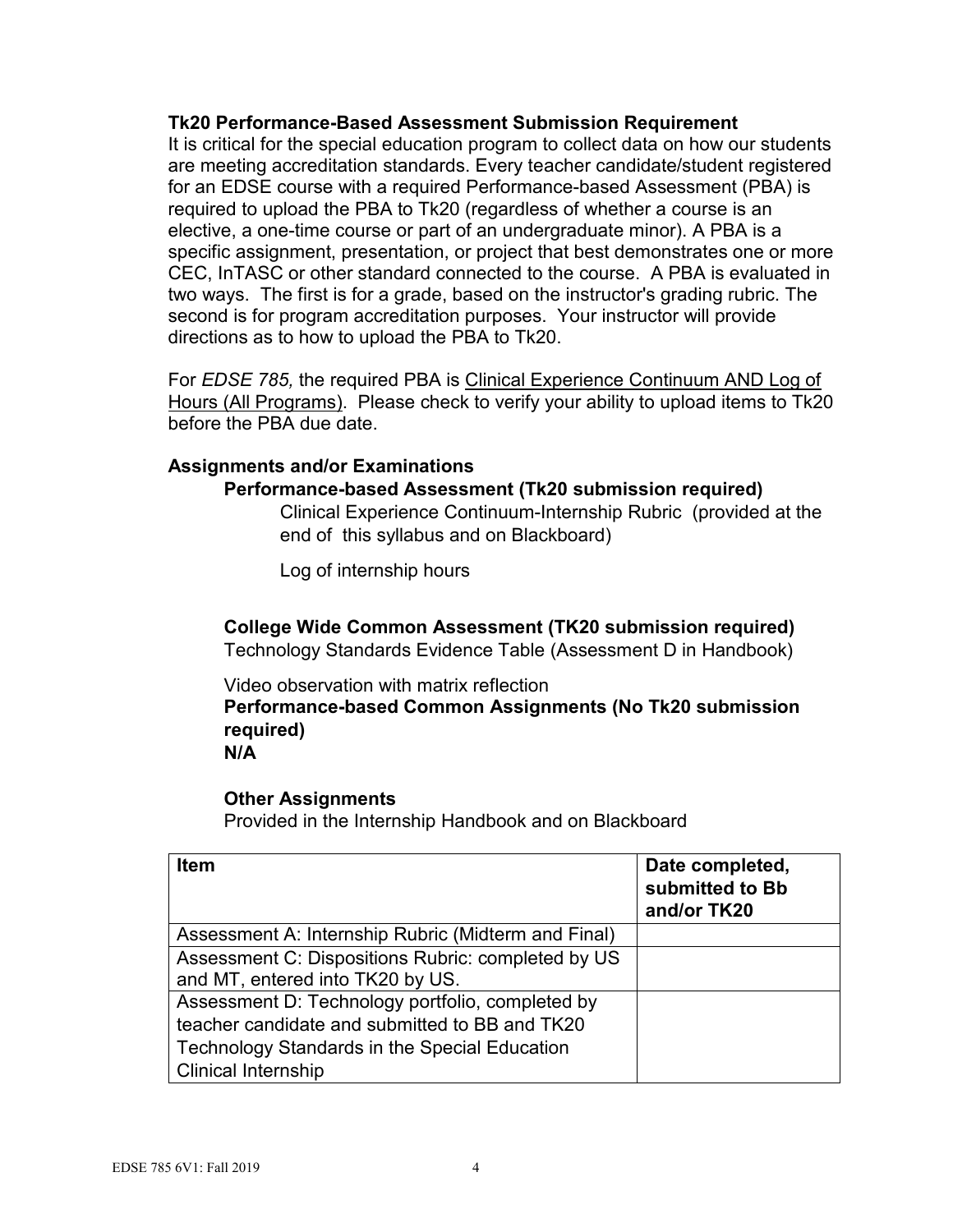| <b>Item</b>                                                                                                        | Date completed,<br>submitted to Bb<br>and/or TK20 |
|--------------------------------------------------------------------------------------------------------------------|---------------------------------------------------|
| Use the form posted on Blackboard to document and<br>record your evidence for meeting each technology<br>standard. |                                                   |
| You must upload your source of evidence for each<br>element in the rubric.                                         |                                                   |
| Assessment E: Internship evaluation by the teacher<br>candidate                                                    |                                                   |
| Form 2: Summary of Placement                                                                                       |                                                   |
| Video observation with matrix reflection                                                                           |                                                   |

## **Course Policies and Expectations Attendance/Participation**

Attendance is clearly essential. Absenteeism requires advance notification per school policy. In addition, the cooperating teacher should be notified individually as should the university supervisor if a scheduled meeting or observation will be missed. Excessive absenteeism can result in an extended placement or change of placement in partnership with the Field Placement Office through participating university.

Assignment deadlines are negotiated between the university supervisor and the intern; therefore, if an assignment cannot be completed as required, the intern needs to reschedule the appointment or renegotiate the deadline. Submission of all assignments in accordance with the agreed upon schedule increases the likelihood of on-time completion of placement requirement.

## **Accommodations in Internships**

Students must be able to perform the essential functions of the internship site assigned with or with without an accommodation. Contact Disability Services [\(ods@gmu.edu\)](mailto:ods@gmu.edu) for questions related to accommodations.

## **Late Work**

All requirements must be completed and received by the instructor by the date agreed upon by course university supervisor and intern. At the end of the semester, you will be given a grade based on the grades you have received on each assignment.

- 1. Unless otherwise indicated, all formal written work must be word-processed. All assignments must be typed and free of grammatical and spelling errors.
- 2. Acceptance of late assignments is at the discretion of the instructor.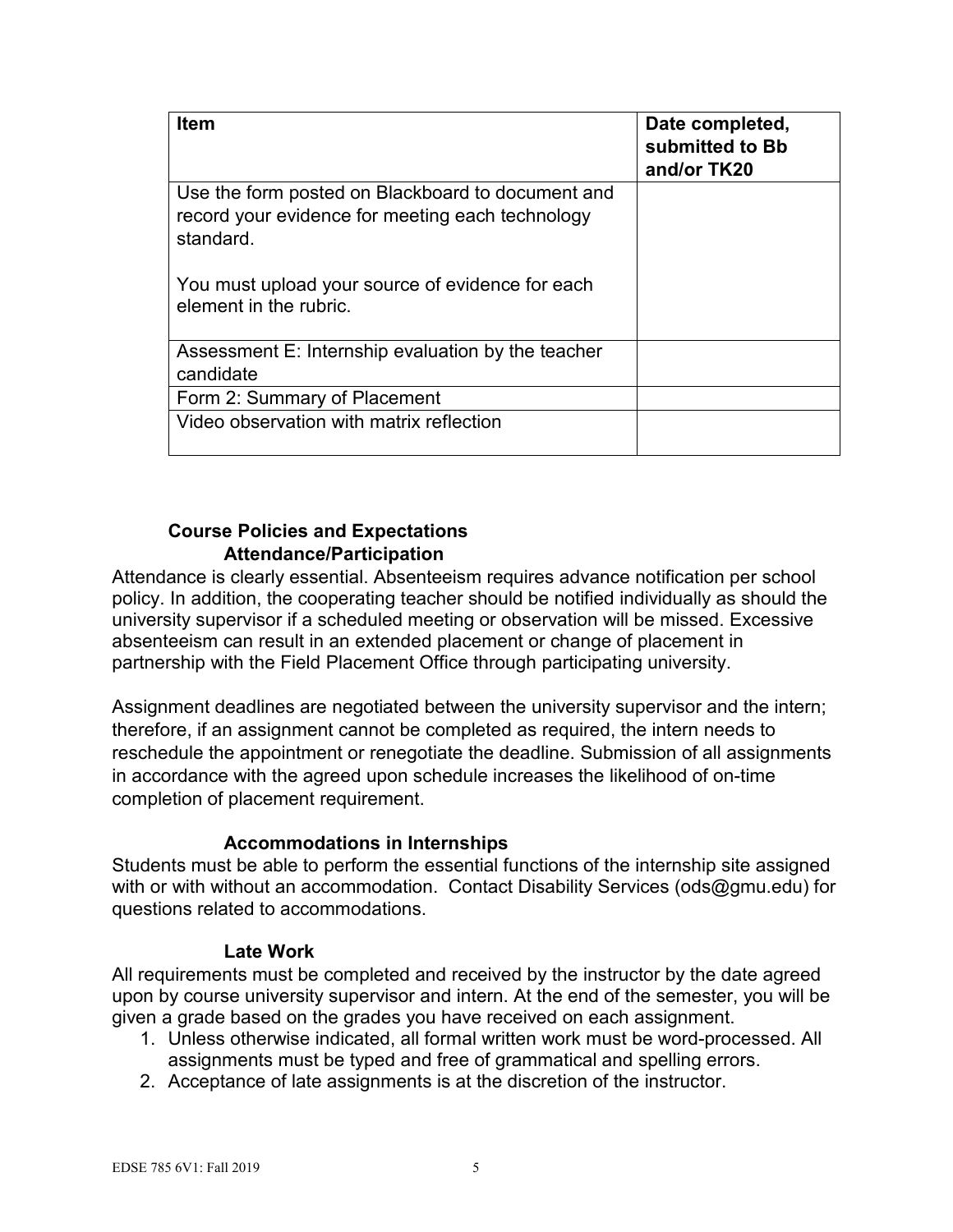3. Remediation of assignments is possible; however additional work will be required. Such remediation should be discussed individually with the instructor. Typically, only one revision or resubmission per assignment will be accepted. Please allow time after submitting your assignment, for grades and comments to be posted. Most grades will be posted as soon as possible; however, sometimes commitments to other class or duties interfere with grading time.

## **Grading Scale**

There are only three possible grades for this course:

- *Satisfactory (S):* student has successfully completed requirements and completed assignments.
- *No credit (NC):* student has not provided sufficient work to evaluate progress toward meeting course requirements.
- In Progress (IP): The Candidate's performance cannot be evaluated at the end of the grading period. IP grade can be changed to S or NC upon completion of requirements.

\*Note: The George Mason University Honor Code will be strictly enforced. Students are responsible for reading and understanding the Code. "To promote a stronger sense of mutual responsibility, respect, trust, and fairness among all members of the George Mason University community and with the desire for greater academic and personal achievement, we, the student members of the university community, have set forth this honor code: Student members of the George Mason University community pledge not to cheat, plagiarize, steal, or lie in matters related to academic work." Work submitted must be your own or with proper citations (see [https://catalog.gmu.edu/policies/honor](https://catalog.gmu.edu/policies/honor-code-system/)[code-system/\)](https://catalog.gmu.edu/policies/honor-code-system/).

## **Professional Dispositions**

Students are expected to exhibit professional behaviors and dispositions at all times. See [https://cehd.gmu.edu/students/polices-procedures/.](https://cehd.gmu.edu/students/polices-procedures/) Students are expected to exhibit professional behaviors and dispositions at all times. In the College of Education and Human Development, dispositions are formally and separately evaluated in at least two points in each student's program – a self-evaluation at the start of their program, and a university supervisor's evaluation during internship. In special education licensure programs, the self-evaluation is an online survey distributed via email upon program entry, and the internship evaluation is completed by instructors in EDSE 783, EDSE 784, and EDSE 785. When dispositions are assessed, it is important that for areas where a positive disposition is 'occasionally evident' or 'rarely evident,' the student takes steps to grow as an educator. See https://cehd.gmu.edu/epo/candidate-dispositions.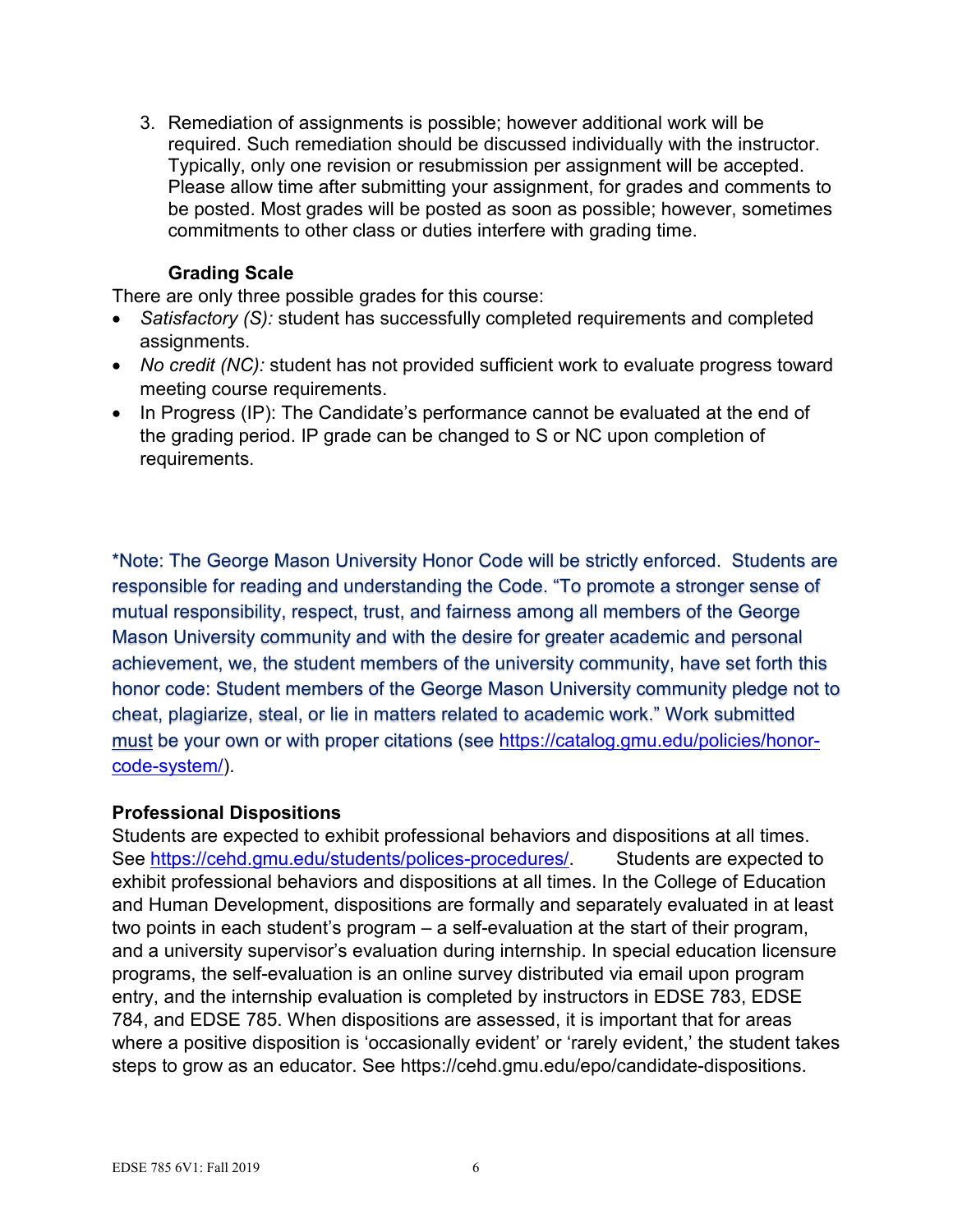## **Class Schedule**

\*Note: Faculty reserves the right to alter the schedule as necessary, with notification to students.

*Observation meetings, possible seminars, and evaluations will be scheduled between university supervisor, cooperating teacher and intern.*

## **Core Values Commitment**

The College of Education and Human Development is committed to collaboration, ethical leadership, innovation, research-based practice, and social justice. Students are expected to adhere to these principles: <http://cehd.gmu.edu/values/>

#### **GMU Policies and Resources for Students**

#### **Policies**

- Students must adhere to the guidelines of the Mason Honor Code (see <https://catalog.gmu.edu/policies/honor-code-system/> ).
- Students must follow the university policy for Responsible Use of Computing (see [http://universitypolicy.gmu.edu/policies/responsible-use-of-computing/\)](http://universitypolicy.gmu.edu/policies/responsible-use-of-computing/).
- Students are responsible for the content of university communications sent to their Mason email account and are required to activate their account and check it regularly. All communication from the university, college, school, and program will be sent to students **solely** through their Mason email account.
- Students with disabilities who seek accommodations in a course must be registered with George Mason University Disability Services. Approved accommodations will begin at the time the written letter from Disability Services is received by the instructor (se[ehttp://ods.gmu.edu/\)](http://ods.gmu.edu/).
- Students must silence all sound emitting devices during class unless otherwise authorized by the instructor.

## **Campus Resources**

- Support for submission of assignments to Tk20 should be directed to [tk20help@gmu.edu](mailto:tk20help@gmu.edu) or [https://cehd.gmu.edu/aero/tk20.](https://cehd.gmu.edu/aero/tk20) Questions or concerns regarding use of Blackboard should be directed to [http://coursessupport.gmu.edu/.](http://coursessupport.gmu.edu/)
- For information on student support resources on campus, see <https://ctfe.gmu.edu/teaching/student-support-resources-on-campus>

**For additional information on the College of Education and Human Development, please visit our website [https://cehd.gmu.edu/students/.](https://cehd.gmu.edu/students/)**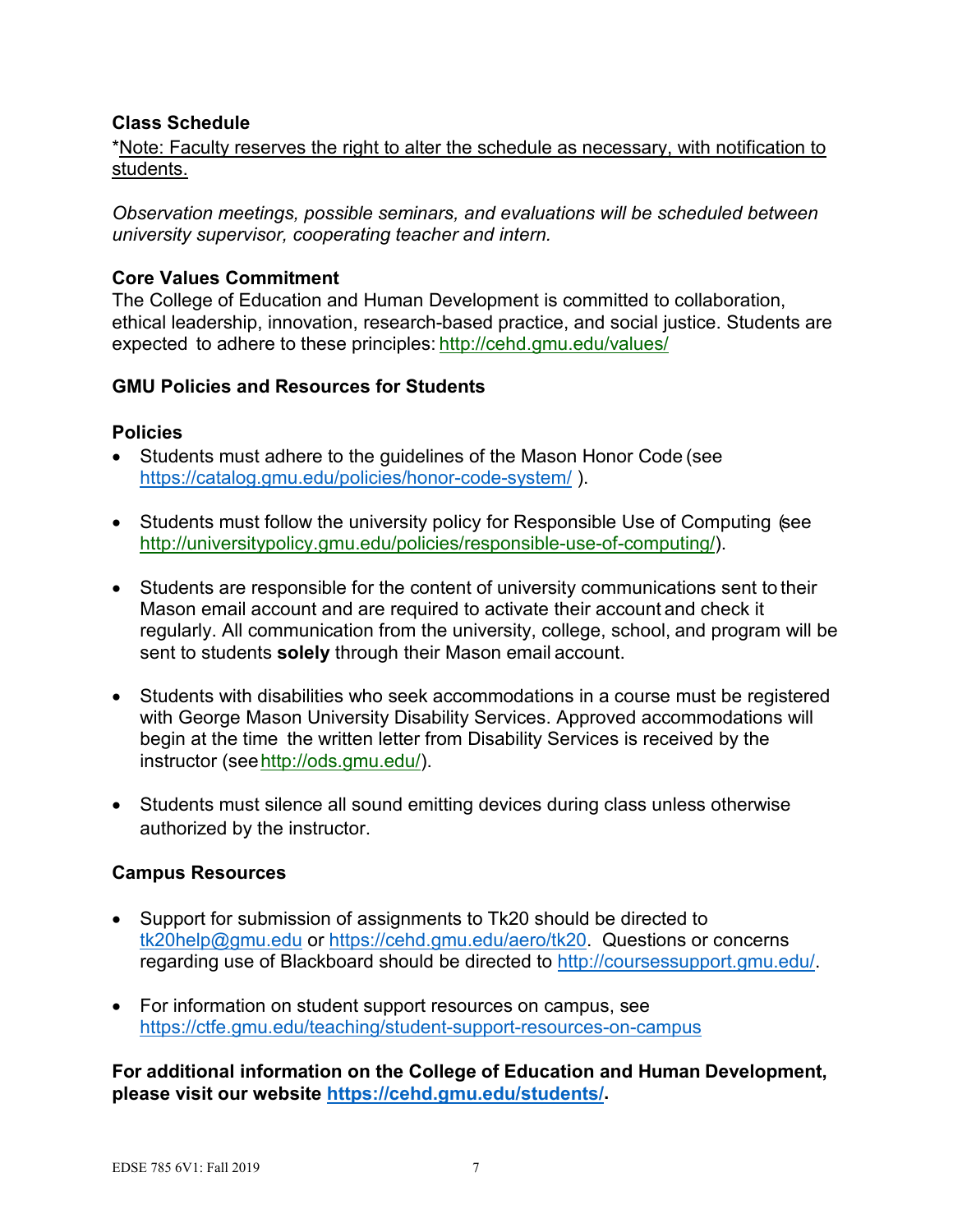# **Appendix**

**Assessment Rubric(s)**

Appendix

# **Assessment Rubric(s)**

## **CLINICAL EVALUATION CONTINUUM FOR CANDIDATES IN INITIAL LICENSURE PROGRAMS**

|   | <b>CEC Standard 2: Learning Environments</b> |                                                                                                                                                            |                                                                                                                                                                                                                         |                                                                                                                                                                                                                                  |                                                                                                                                                                                                                                                                                                                                                   |
|---|----------------------------------------------|------------------------------------------------------------------------------------------------------------------------------------------------------------|-------------------------------------------------------------------------------------------------------------------------------------------------------------------------------------------------------------------------|----------------------------------------------------------------------------------------------------------------------------------------------------------------------------------------------------------------------------------|---------------------------------------------------------------------------------------------------------------------------------------------------------------------------------------------------------------------------------------------------------------------------------------------------------------------------------------------------|
| M | F                                            | <b>Key Elements</b>                                                                                                                                        | <b>Does Not Meet</b><br><b>Expectations</b>                                                                                                                                                                             | <b>Meets</b><br><b>Expectations</b>                                                                                                                                                                                              | <b>Exceeds</b><br><b>Expectations</b>                                                                                                                                                                                                                                                                                                             |
|   |                                              |                                                                                                                                                            |                                                                                                                                                                                                                         | $\boldsymbol{2}$                                                                                                                                                                                                                 | 3                                                                                                                                                                                                                                                                                                                                                 |
|   |                                              | a. Creates an<br>orderly and<br>supportive<br>environment by<br>designing and<br>managing<br>routines;<br>effectively<br>manages teaching<br>and learning. | Candidate inconsistently<br>designs and manages<br>classroom routines, creating<br>an environment which is not<br>consistently orderly and<br>supportive. Candidate<br>inconsistently manages<br>teaching and learning. | Candidate<br>creates an orderly<br>and supportive<br>environment by<br>designing and<br>managing<br>classroom<br>routines and has<br>implemented<br>some supports for<br>effective<br>management of<br>teaching and<br>learning. | Candidate reflects on<br>the needs of the<br>learners with visual<br>impairment in order to<br>create an orderly and<br>supportive environment.<br>Candidate manages<br>classroom routines and<br>is responsive to the<br>changing needs of the<br>students with visual<br>impairment. Candidate<br>effectively manages<br>teaching and learning. |
|   |                                              | b. Motivates<br>students with<br>visual impairment<br>through interesting<br>and challenging<br>activities.                                                | Candidate inconsistently<br>motivates students with visual<br>impairment through activities.                                                                                                                            | Candidate<br>motivates<br>students with<br>visual impairment<br>through<br>interesting and<br>challenging<br>activities.                                                                                                         | Candidate takes<br>student interests and<br>abilities into<br>consideration and<br>designs a variety of<br>learning activities which<br>motivate and challenge<br>students with visual<br>impairment. Candidate<br>offers choices to<br>students with visual<br>impairment when<br>possible to increase<br>motivation.                            |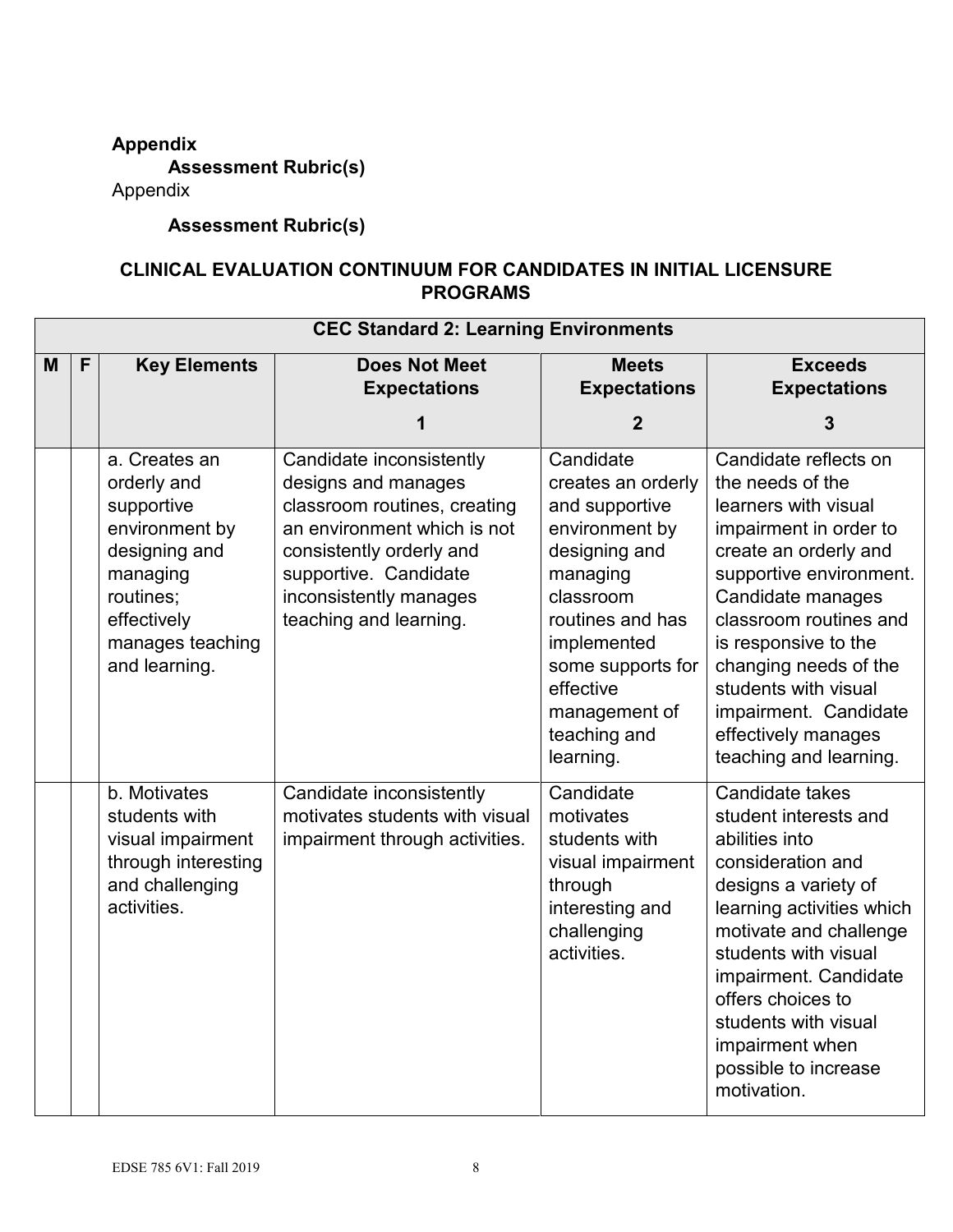|   | <b>CEC Standard 2: Learning Environments</b> |                                                                                                                               |                                                                                                                                                                                            |                                                                                                                                             |                                                                                                                                                                                                                                                                                                                                                                                                  |
|---|----------------------------------------------|-------------------------------------------------------------------------------------------------------------------------------|--------------------------------------------------------------------------------------------------------------------------------------------------------------------------------------------|---------------------------------------------------------------------------------------------------------------------------------------------|--------------------------------------------------------------------------------------------------------------------------------------------------------------------------------------------------------------------------------------------------------------------------------------------------------------------------------------------------------------------------------------------------|
| M | $\mathsf{F}$                                 | <b>Key Elements</b>                                                                                                           | <b>Does Not Meet</b><br><b>Expectations</b>                                                                                                                                                | <b>Meets</b><br><b>Expectations</b><br>$\mathbf{2}$                                                                                         | <b>Exceeds</b><br><b>Expectations</b><br>3                                                                                                                                                                                                                                                                                                                                                       |
|   |                                              | c. Create a safe,<br>equitable, positive,<br>and supportive<br>learning<br>environment in<br>which diversities<br>are valued. | Candidate creates a safe,<br>equitable, positive, and<br>supportive learning<br>environment in which<br>diversities are valued but<br>does not demonstrate that<br>diversities are valued. | Candidate<br>creates a safe,<br>equitable,<br>positive, and<br>supportive<br>learning<br>environment in<br>which diversities<br>are valued. | Candidate solicits<br>student input and<br>provides opportunities<br>for choice making in<br>order create a safe,<br>equitable, positive, and<br>supportive learning<br>environment in which<br>diversities are valued.<br>Candidate reflects upon<br>students' linguistic and<br>cultural background and<br>considers the class<br>diversity while<br>establishing the<br>learning environment. |
|   |                                              | d. Design learning<br>environments that<br>encourage active<br>participation in<br>individual and<br>group activities.        | Candidate inconsistently<br>designs learning<br>environments that encourage<br>participation in individual and<br>group activities.                                                        | Candidate<br>designs learning<br>environments that<br>encourage active<br>participation in<br>individual and<br>group activities.           | Candidate integrates<br>social skills instruction<br>and strategies for<br>enhancing motivation<br>for each individual<br>student and the group<br>as a whole as they<br>design learning<br>environments that<br>encourage active<br>participation in<br>individual and group<br>activities.                                                                                                     |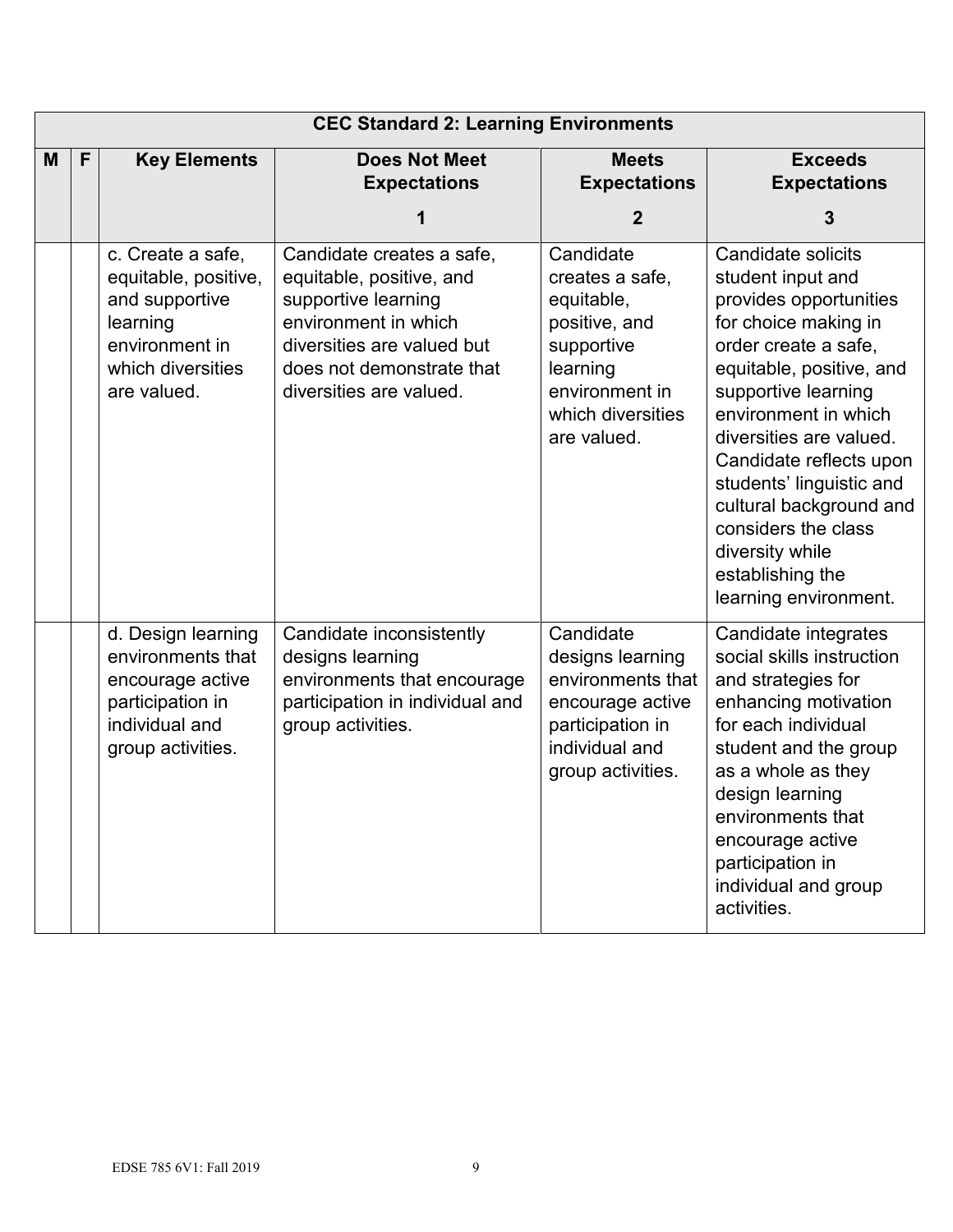|   | <b>CEC Standard 2: Learning Environments</b> |                                                                                                                                                                                                  |                                                                                                                                                                                                  |                                                                                                                                                                                                                |                                                                                                                                                                                                                                                                                                                                                                 |  |
|---|----------------------------------------------|--------------------------------------------------------------------------------------------------------------------------------------------------------------------------------------------------|--------------------------------------------------------------------------------------------------------------------------------------------------------------------------------------------------|----------------------------------------------------------------------------------------------------------------------------------------------------------------------------------------------------------------|-----------------------------------------------------------------------------------------------------------------------------------------------------------------------------------------------------------------------------------------------------------------------------------------------------------------------------------------------------------------|--|
| M | $\mathsf{F}$                                 | <b>Key Elements</b>                                                                                                                                                                              | <b>Does Not Meet</b><br><b>Expectations</b>                                                                                                                                                      | <b>Meets</b><br><b>Expectations</b><br>$\mathbf 2$                                                                                                                                                             | <b>Exceeds</b><br><b>Expectations</b><br>3                                                                                                                                                                                                                                                                                                                      |  |
|   |                                              | e. Modifies the<br>learning<br>environment to<br>manage<br>behaviors, time,<br>space, and<br>materials to keep<br>students with<br>visual impairment<br>productively<br>involved in<br>learning. | Candidate fails to modify the<br>learning environment to<br>manage behaviors, time,<br>space, and materials to keep<br>students with visual<br>impairments productively<br>involved in learning. | Candidate<br>modifies the<br>learning<br>environment to<br>manage<br>behaviors, time,<br>space, and<br>materials to keep<br>students with<br>visual<br>impairments<br>productively<br>involved in<br>learning. | Candidate modifies the<br>learning environment to<br>manage behaviors,<br>time, space, and<br>materials to keep<br>students with visual<br>impairments<br>productively involved in<br>learning. Candidate<br>establishes clear<br>classroom procedures,<br>discourages<br>disruptions, and<br>promotes interaction<br>with students with<br>visual impairments. |  |
|   |                                              | f. Demonstrates<br>the ability to<br>manage two or<br>more classroom<br>activities<br>simultaneously,<br>with evidence of<br>attention to each.                                                  | Candidate demonstrates the<br>ability to manage two or more<br>classroom activities<br>simultaneously but fails to<br>provide attention to each.                                                 | Candidate<br>demonstrates the<br>ability to manage<br>two or more<br>classroom<br>activities<br>simultaneously,<br>with evidence of<br>attention to each.                                                      | Candidate<br>demonstrates the ability<br>to manage two or more<br>classroom activities<br>simultaneously, with<br>evidence of attention to<br>each. Candidate moves<br>easily from one activity<br>to the other, making<br>adaptations as<br>necessary to ensure<br>student success.                                                                            |  |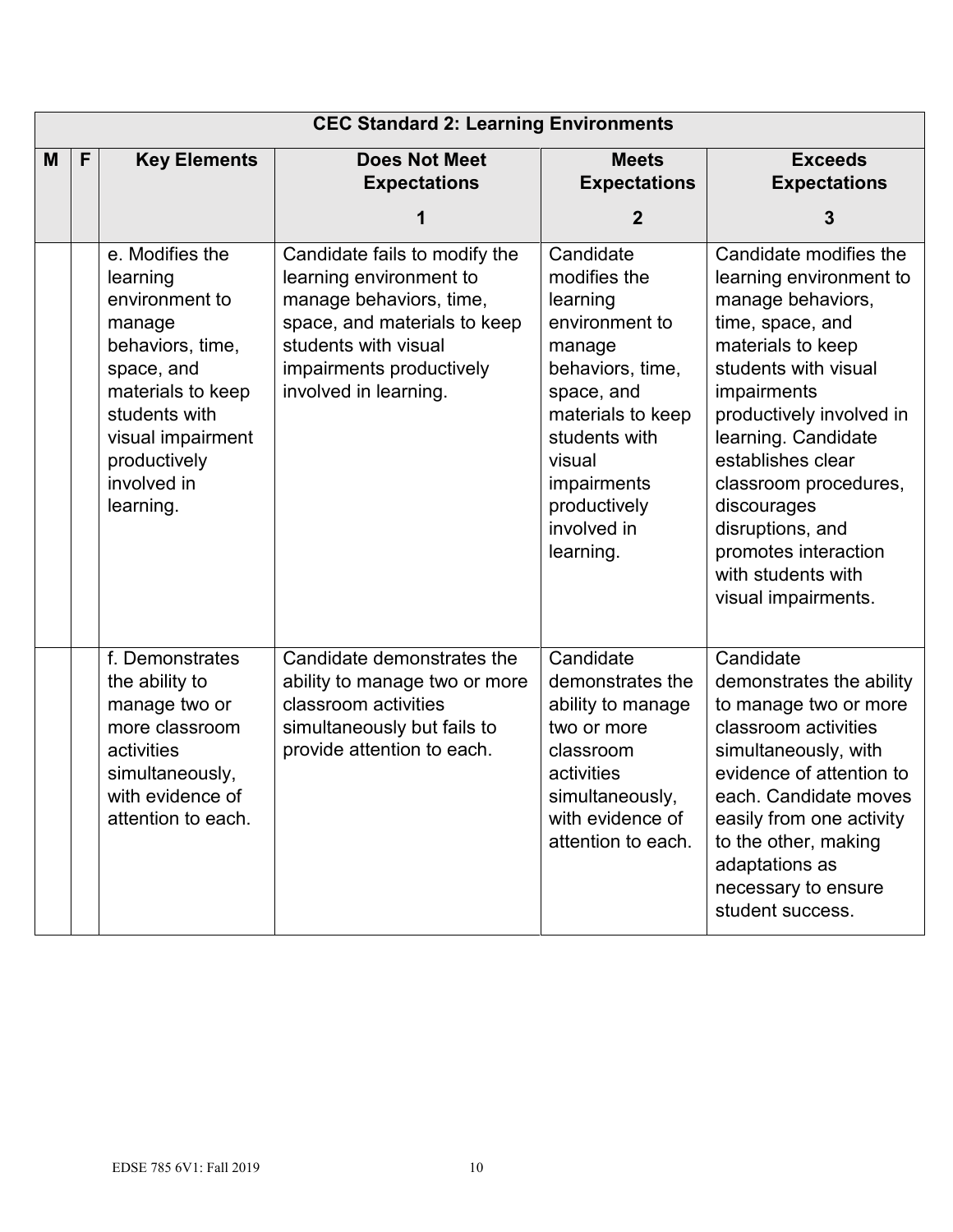|   | <b>CEC Standard 2: Learning Environments</b> |                                                                                                                                                       |                                                                                                                         |                                                                                                                                                                      |                                                                                                                                                                                                                             |  |
|---|----------------------------------------------|-------------------------------------------------------------------------------------------------------------------------------------------------------|-------------------------------------------------------------------------------------------------------------------------|----------------------------------------------------------------------------------------------------------------------------------------------------------------------|-----------------------------------------------------------------------------------------------------------------------------------------------------------------------------------------------------------------------------|--|
| M | F                                            | <b>Key Elements</b>                                                                                                                                   | <b>Does Not Meet</b><br><b>Expectations</b>                                                                             | <b>Meets</b><br><b>Expectations</b>                                                                                                                                  | <b>Exceeds</b><br><b>Expectations</b>                                                                                                                                                                                       |  |
|   |                                              |                                                                                                                                                       | 1                                                                                                                       | $\overline{2}$                                                                                                                                                       | 3                                                                                                                                                                                                                           |  |
|   |                                              | g. Uses effective<br>and varied<br>behavior<br>management<br>strategies and<br>handles disruptive<br>or destructive<br>behavior firmly and<br>fairly. | Candidate is ineffective in<br>using behavior management<br>strategies to handle disruptive<br>or destructive behavior. | Candidate uses<br>effective and<br>varied behavior<br>management<br>strategies and<br>handles<br>disruptive or<br>destructive<br>behavior firmly<br>and fairly.      | Candidate plans and<br>implements<br>individualized behavior<br>plans which include<br>effective and varied<br>behavior management<br>strategies and handles<br>disruptive or destructive<br>behavior firmly and<br>fairly. |  |
|   |                                              | h. Communicates<br>high expectations<br>while respecting<br>individual<br>differences and<br>cultural diversity.                                      | Candidate fails to<br>communicate high<br>expectations for all students<br>with visual impairment.                      | Candidate<br>promotes<br>appropriate<br>student behavior<br>through clear<br>communication of<br>high expectations<br>for all students<br>with visual<br>impairment. | Candidate<br>communicates high<br>expectations; develops<br>an awareness of<br>student behavior within<br>the context of student<br>background and cultural<br>diversity.                                                   |  |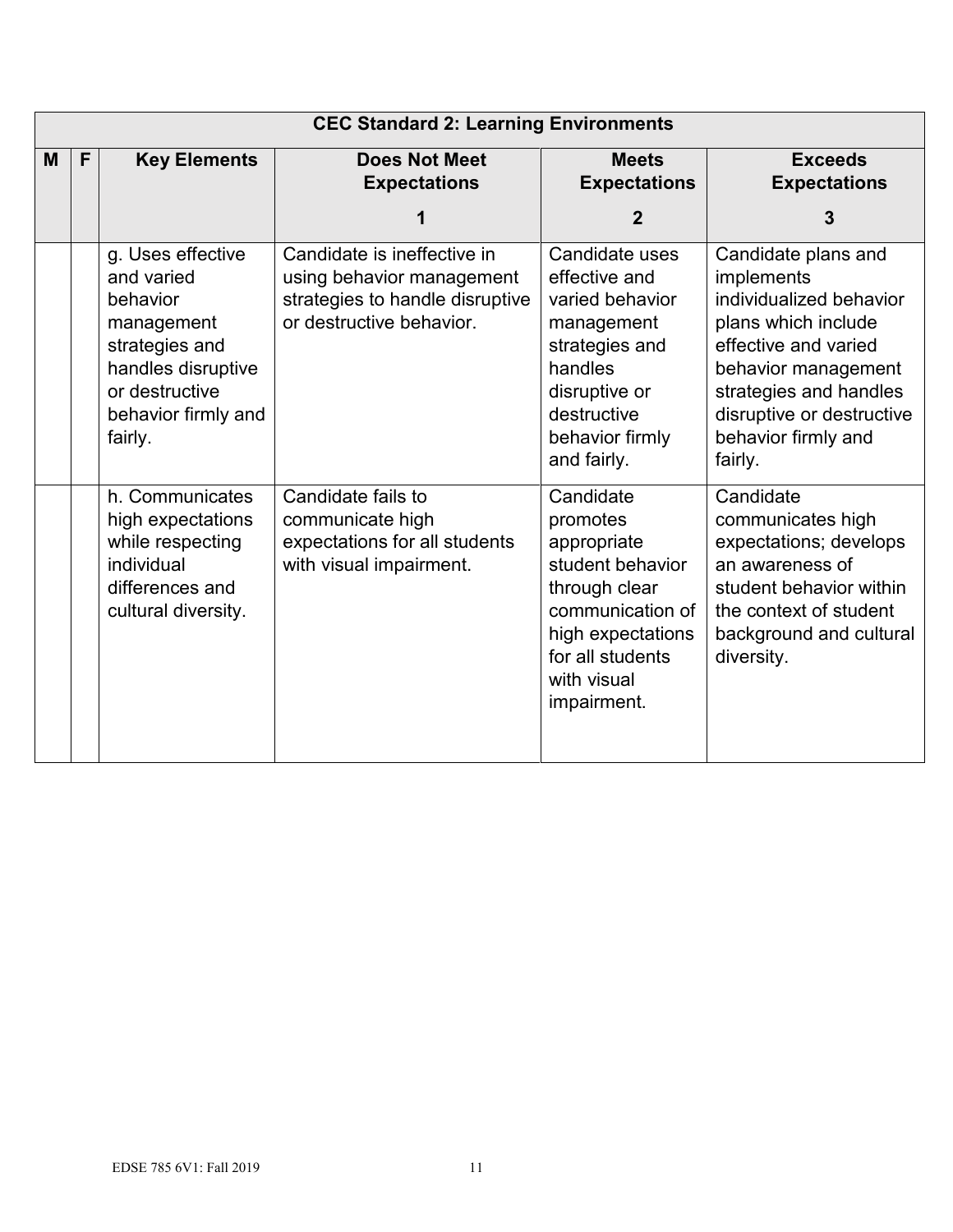|   | <b>CEC Standard 2: Learning Environments</b> |                                                                                                                                                |                                                                                                                                                                                                             |                                                                                                                                                                |                                                                                                                                                                                                                                                                                                                                                                                                           |  |
|---|----------------------------------------------|------------------------------------------------------------------------------------------------------------------------------------------------|-------------------------------------------------------------------------------------------------------------------------------------------------------------------------------------------------------------|----------------------------------------------------------------------------------------------------------------------------------------------------------------|-----------------------------------------------------------------------------------------------------------------------------------------------------------------------------------------------------------------------------------------------------------------------------------------------------------------------------------------------------------------------------------------------------------|--|
| M | F                                            | <b>Key Elements</b>                                                                                                                            | <b>Does Not Meet</b><br><b>Expectations</b>                                                                                                                                                                 | <b>Meets</b><br><b>Expectations</b>                                                                                                                            | <b>Exceeds</b><br><b>Expectations</b>                                                                                                                                                                                                                                                                                                                                                                     |  |
|   |                                              |                                                                                                                                                | 1                                                                                                                                                                                                           | $\overline{2}$                                                                                                                                                 | $\overline{3}$                                                                                                                                                                                                                                                                                                                                                                                            |  |
|   |                                              | i. Uses the least<br>intensive behavior<br>management<br>strategy consistent<br>with the needs of<br>the individual with<br>visual impairment. | Candidate uses behavior<br>management strategies which<br>do not meet the needs of the<br>individual with visual<br>impairment.                                                                             | Candidate uses<br>the least intensive<br>behavior<br>management<br>strategy<br>consistent with<br>the needs of the<br>individual with<br>visual<br>impairment. | Candidate gathers<br>background information<br>on the individual with<br>visual impairment and<br>reflects upon this<br>information in order to<br>determine the most<br>appropriate least<br>intensive behavior<br>management strategy.<br>Candidate implements<br>this strategy, makes<br>modifications as<br>needed, and reflects on<br>the efficacy of the<br>strategy following the<br>intervention. |  |
|   |                                              | j. Establishes and<br>maintains rapport<br>with individuals<br>with and without<br>visual impairment.                                          | Candidate inconsistently<br>demonstrates caring, friendly<br>interactions with students with<br>visual impairment and fails to<br>develop a rapport with<br>students with and without<br>visual impairment. | Candidate<br>establishes<br>caring, friendly<br>interaction with<br>students with<br>visual impairment<br>by modeling<br>respect for<br>differences.           | Candidate evaluates<br>and adjusts practice to<br>maintain caring,<br>respectful, and<br>equitable student<br>relationships.                                                                                                                                                                                                                                                                              |  |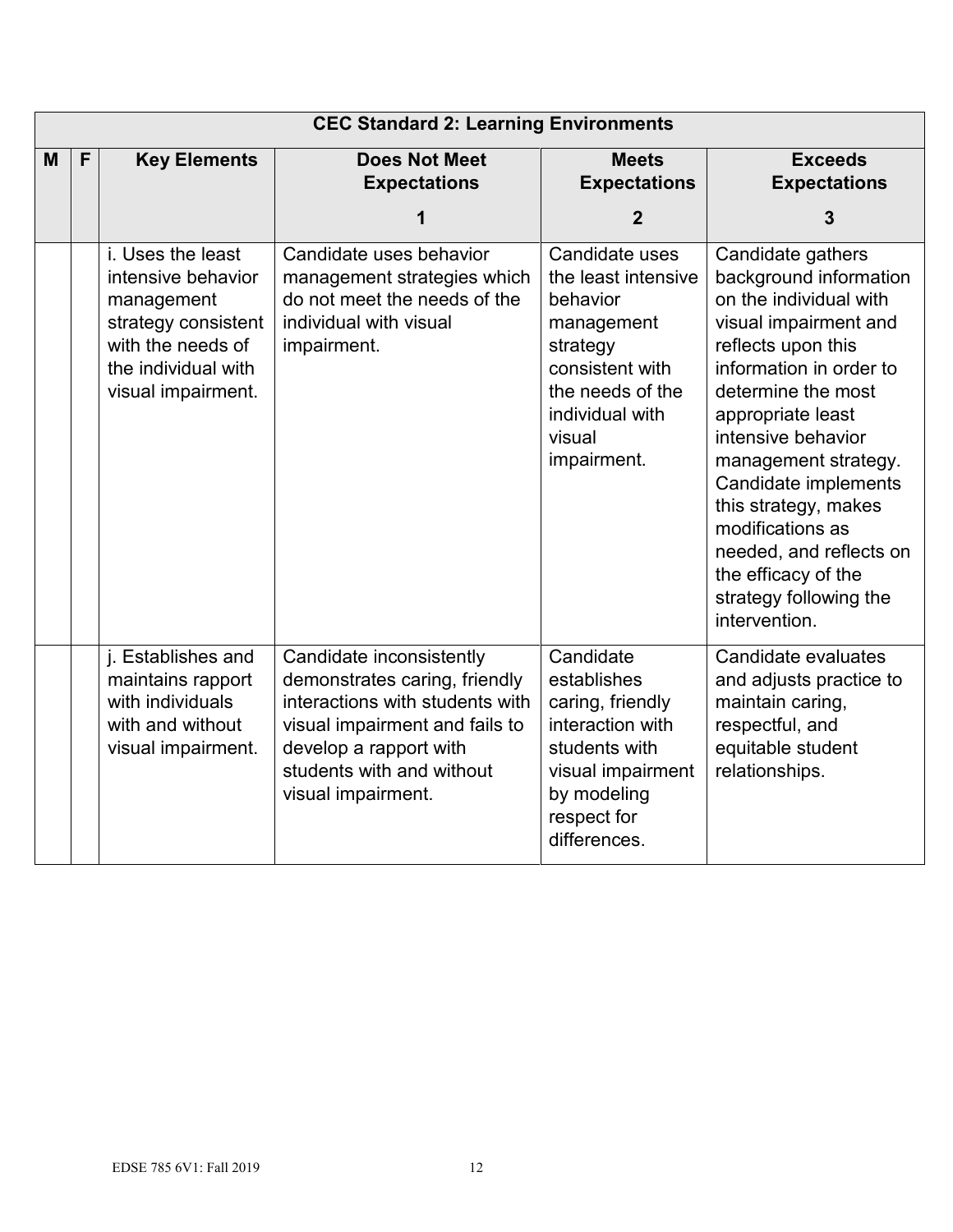| <b>CEC Standard 4: Assessment</b> |   |                                                                                 |                                                                                                                                                                                                                                   |                                                                                           |                                                                                                                                                                                                                                    |
|-----------------------------------|---|---------------------------------------------------------------------------------|-----------------------------------------------------------------------------------------------------------------------------------------------------------------------------------------------------------------------------------|-------------------------------------------------------------------------------------------|------------------------------------------------------------------------------------------------------------------------------------------------------------------------------------------------------------------------------------|
| M                                 | F | <b>Key Elements</b>                                                             | <b>Does Not Meet</b><br><b>Expectations</b>                                                                                                                                                                                       | <b>Meets</b><br><b>Expectations</b>                                                       | <b>Exceeds</b><br><b>Expectations</b>                                                                                                                                                                                              |
|                                   |   |                                                                                 |                                                                                                                                                                                                                                   | $\mathbf 2$                                                                               | 3                                                                                                                                                                                                                                  |
|                                   |   | a. Creates and<br>explains<br>criteria for<br>assessing<br>student work.        | Candidate does not<br>explain criteria for<br>assessing student<br>work. Criteria for<br>assessing/monitoring<br>student progress.<br>Criteria for<br>assessment are non-<br>existent or<br>inappropriate for the<br>lesson/task. | Candidate<br>creates and<br>explains<br>criteria for<br>assessing<br>student work.        | Candidate chooses<br>appropriate<br>assessment tools,<br>communicates<br>criteria to students<br>with visual<br>impairment and<br>collaborative team,<br>confirms their<br>understanding, and<br>applies criteria<br>consistently. |
|                                   |   | b. Plans for<br>using various<br>methods to<br>assess<br>students'<br>learning. | Candidate fails to<br>plan for using various<br>methods to assess<br>students' learning.                                                                                                                                          | Candidate<br>plans for using<br>various<br>methods to<br>assess<br>students'<br>learning. | Candidate plans for<br>using various<br>evidence-based<br>methods to assess<br>students' learning.                                                                                                                                 |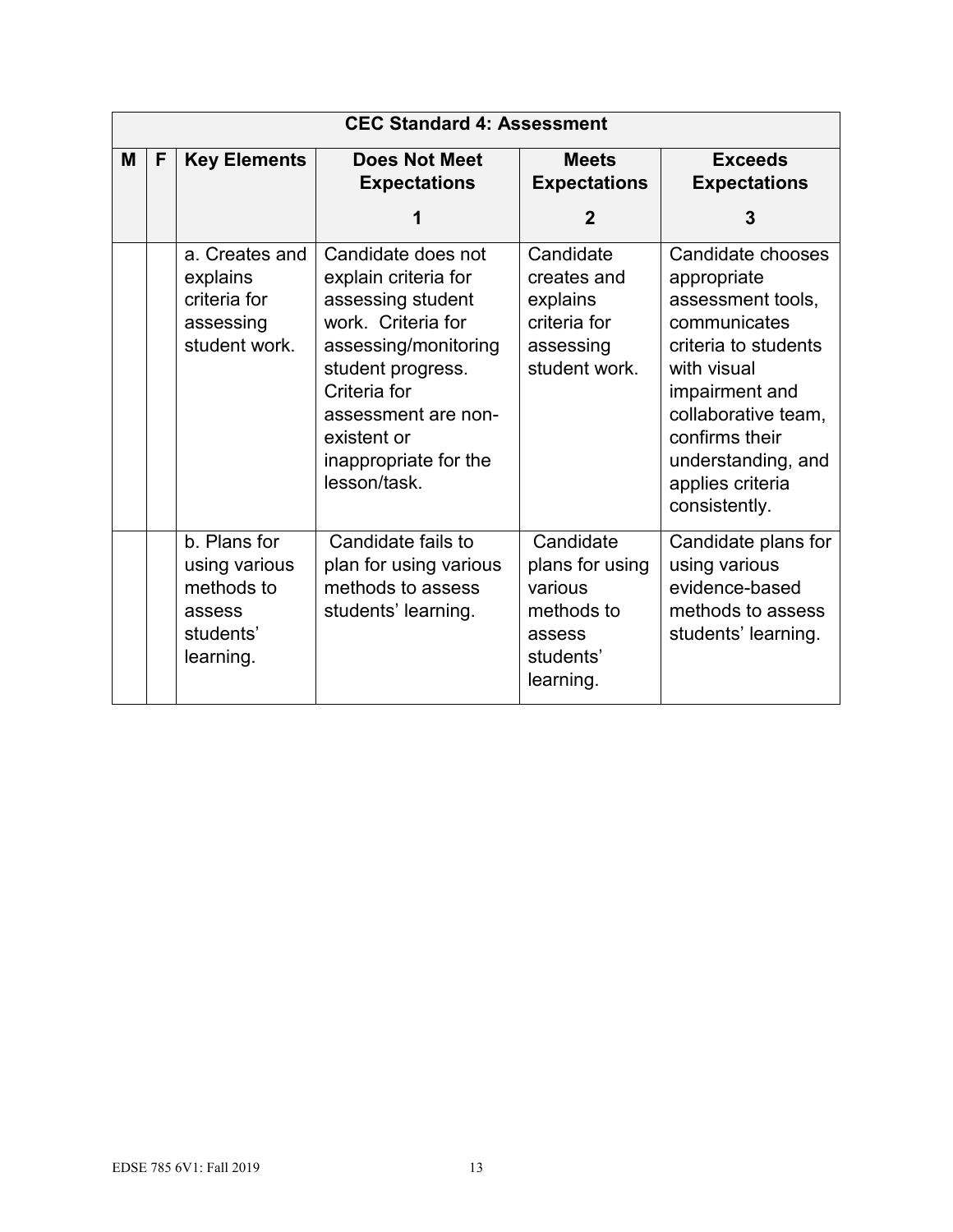|   | <b>CEC Standard 4: Assessment</b> |                                                                                                                                                 |                                                                                                                                                                    |                                                                                                                                                        |                                                                                                                                                                                                                                                                                                                                                                |  |
|---|-----------------------------------|-------------------------------------------------------------------------------------------------------------------------------------------------|--------------------------------------------------------------------------------------------------------------------------------------------------------------------|--------------------------------------------------------------------------------------------------------------------------------------------------------|----------------------------------------------------------------------------------------------------------------------------------------------------------------------------------------------------------------------------------------------------------------------------------------------------------------------------------------------------------------|--|
| M | F                                 | <b>Key Elements</b>                                                                                                                             | <b>Does Not Meet</b><br><b>Expectations</b>                                                                                                                        | <b>Meets</b><br><b>Expectations</b>                                                                                                                    | <b>Exceeds</b><br><b>Expectations</b>                                                                                                                                                                                                                                                                                                                          |  |
|   |                                   |                                                                                                                                                 | 1                                                                                                                                                                  | $\mathbf{2}$                                                                                                                                           | 3                                                                                                                                                                                                                                                                                                                                                              |  |
|   |                                   | c. Assesses<br>for<br>understanding<br>and mastery<br>through<br>observation of<br>students'<br>performance<br>and evaluation<br>of their work. | Candidate<br>inconsistently<br>assesses for<br>understanding and<br>mastery through<br>observation of<br>students' performance<br>and evaluation of their<br>work. | Candidate<br>assesses for<br>understanding<br>and mastery<br>through<br>observation of<br>students'<br>performance<br>and evaluation<br>of their work. | Candidate plans<br>and implements<br>ongoing<br>assessments to<br>check for<br>understanding and<br>mastery of<br>concepts through<br>observation of<br>students'<br>performance and<br>evaluation of their<br>work and clearly<br>communicates their<br>assessment<br>findings to the<br>students with visual<br>impairment and<br>other key<br>stakeholders. |  |
|   |                                   | d. Involves<br>and guides<br>students with<br>visual<br>impairment in<br>assessing and<br>reflecting on<br>their own<br>learning.               | Candidate<br>inconsistently involves<br>and guides students<br>with visual impairment<br>in self-assessment of<br>learning.                                        | Candidate<br>involves and<br>guides<br>students with<br>visual<br>impairment in<br>assessing and<br>reflecting on<br>their own<br>learning.            | Candidate provides<br>guidelines/tools for<br>students' self-<br>reflection about<br>work progress,<br>completion, and<br>quality.                                                                                                                                                                                                                             |  |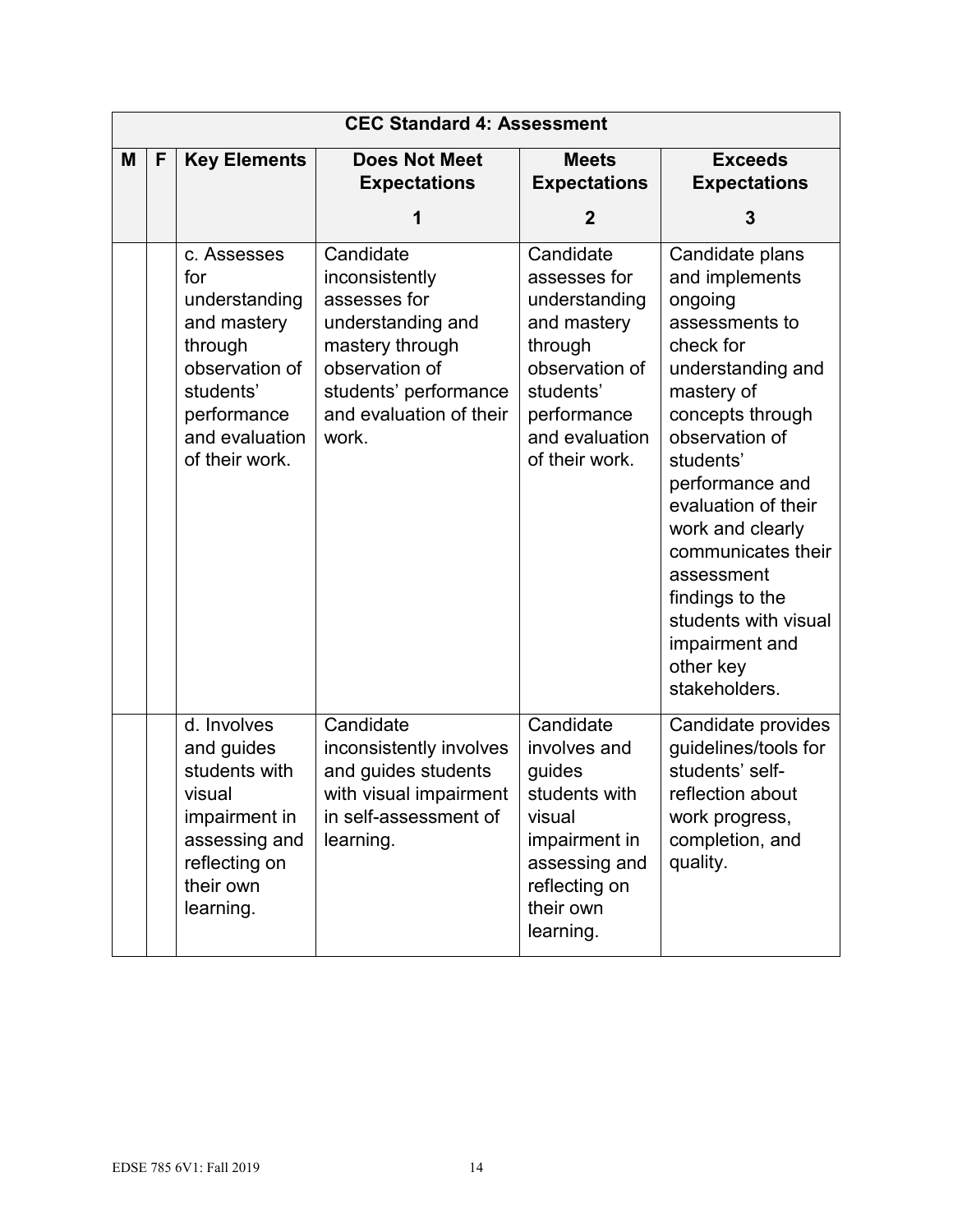|   | <b>CEC Standard 4: Assessment</b> |                                                                                                                                                   |                                                                                                                                                  |                                                                                                                                                       |                                                                                                                                                                                                                                                                                                 |  |
|---|-----------------------------------|---------------------------------------------------------------------------------------------------------------------------------------------------|--------------------------------------------------------------------------------------------------------------------------------------------------|-------------------------------------------------------------------------------------------------------------------------------------------------------|-------------------------------------------------------------------------------------------------------------------------------------------------------------------------------------------------------------------------------------------------------------------------------------------------|--|
| M | F                                 | <b>Key Elements</b>                                                                                                                               | <b>Does Not Meet</b><br><b>Expectations</b>                                                                                                      | <b>Meets</b><br><b>Expectations</b>                                                                                                                   | <b>Exceeds</b><br><b>Expectations</b>                                                                                                                                                                                                                                                           |  |
|   |                                   |                                                                                                                                                   | 1                                                                                                                                                | $\overline{2}$                                                                                                                                        | 3                                                                                                                                                                                                                                                                                               |  |
|   |                                   | e. Keeps<br>records of<br>students'<br>progress and<br>problems and<br>uses data<br>from multiple<br>sources to<br>assess<br>student<br>learning. | Candidate fails to<br>keep records of<br>students' progress or<br>does not use student<br>assessment data to<br>make instructional<br>decisions. | Candidate<br>keeps records<br>of students'<br>progress and<br>problems and<br>uses data from<br>multiple<br>sources to<br>assess student<br>learning. | Candidate<br>maintains records<br>of students'<br>progress and<br>reflects on<br>assessment<br>outcomes for<br>individual and<br>group learning to<br>determine<br>appropriateness of<br>methods, design of<br>assessment tools,<br>clarity of criteria,<br>and/or need for<br>additional data. |  |
|   |                                   | f. Develops or<br>modifies<br>individualized<br>assessment<br>strategies.                                                                         | Candidate fails to<br>develop of modify<br>individualized<br>assessment<br>strategies.                                                           | Candidate<br>develops or<br>modifies<br>individualized<br>assessment<br>strategies.                                                                   | Candidate<br>develops, modifies,<br>and reflects upon<br>individualized<br>assessment<br>strategies in order<br>to gather a variety<br>of data for<br>instructional<br>decision-making.                                                                                                         |  |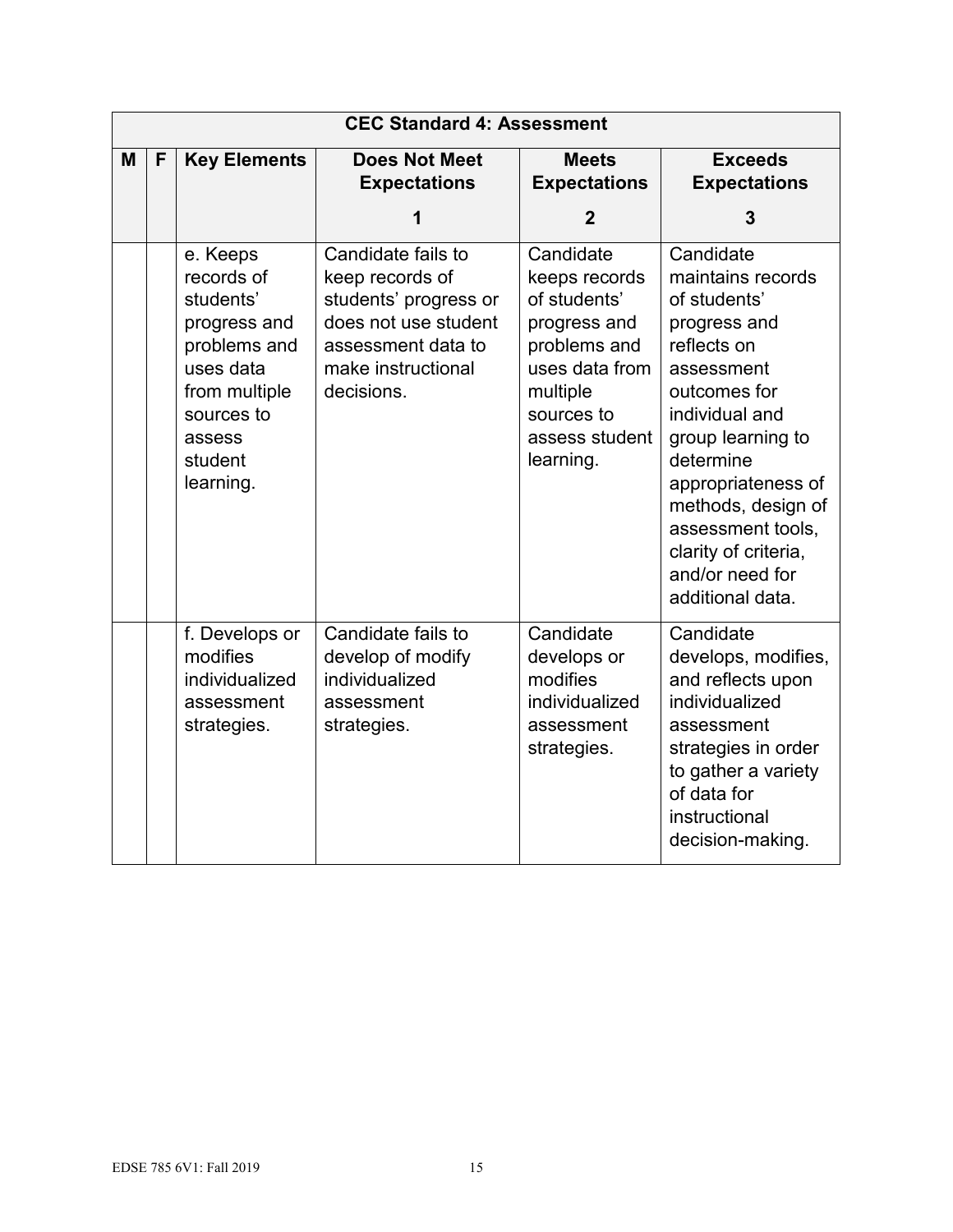|   | <b>CEC Standard 4: Assessment</b> |                                                                                                                                                                                                                                                    |                                                                                                                                                                                                                  |                                                                                                                                                                                                                                                              |                                                                                                                                                                                                                                                                 |  |
|---|-----------------------------------|----------------------------------------------------------------------------------------------------------------------------------------------------------------------------------------------------------------------------------------------------|------------------------------------------------------------------------------------------------------------------------------------------------------------------------------------------------------------------|--------------------------------------------------------------------------------------------------------------------------------------------------------------------------------------------------------------------------------------------------------------|-----------------------------------------------------------------------------------------------------------------------------------------------------------------------------------------------------------------------------------------------------------------|--|
| M | F                                 | <b>Key Elements</b>                                                                                                                                                                                                                                | <b>Does Not Meet</b><br><b>Expectations</b><br>1                                                                                                                                                                 | <b>Meets</b><br><b>Expectations</b><br>$\mathbf 2$                                                                                                                                                                                                           | <b>Exceeds</b><br><b>Expectations</b><br>3                                                                                                                                                                                                                      |  |
|   |                                   | g. Analyzes,<br>evaluates and<br>reflects on<br>student<br>assessment<br>data and<br>instruction and<br>monitors<br>progress of<br>individuals<br>with<br>exceptional<br>learning needs<br>to improve<br>instructional<br>practice<br>(summative). | Candidate reviews<br>assessment data and<br>identifies links to<br>current instructional<br>plans but fails to<br>analyze student<br>assessment data or<br>use the data to<br>improve instructional<br>practice. | Candidate<br>analyzes,<br>evaluates and<br>reflects on<br>student<br>assessment<br>data and<br>instruction and<br>monitors<br>progress of<br>individuals<br>with<br>exceptional<br>learning needs<br>to improve<br>instructional<br>practice<br>(summative). | Candidate uses<br>individual and<br>group progress<br>data to reflect on<br>teaching<br>effectiveness;<br>identifies specific<br>adjustments<br>needed to improve<br>student learning<br>outcomes for all<br>students with visual<br>impairment<br>(summative). |  |
|   |                                   | h. Uses<br>assessment<br>data to profile<br>student<br>learning and<br>guide<br>instruction<br>(formative).                                                                                                                                        | Candidate does not<br>use student<br>assessment data to<br>make instructional<br>decisions (formative).                                                                                                          | Candidate<br>uses<br>assessment<br>data to profile<br>student<br>learning and<br>guide<br>instruction<br>(formative).                                                                                                                                        | Candidate<br>evaluates<br>assessment data to<br>develop individual<br>and group profiles<br>that reflect<br>progress of all<br>students with visual<br>impairment and<br>addresses levels of<br>need and learning<br>accomplishments<br>(formative).            |  |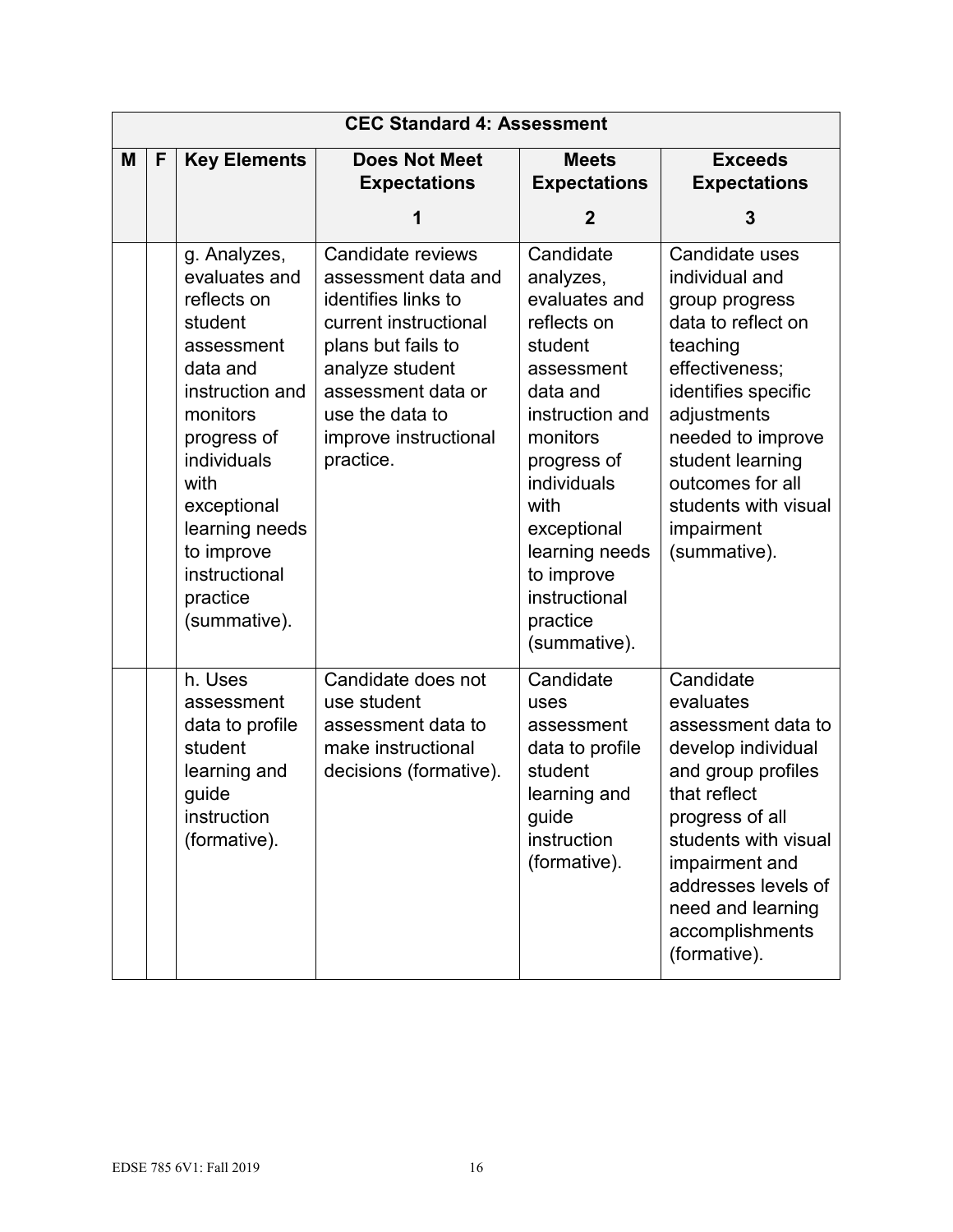|   |   |                                                                                                                                                                                                                 |                                                                                                                                                                                                                                 | <b>CEC Standard 5: Instructional Planning and Strategies</b>                                                                                                                                           |                                                                                                                                                                                                                            |
|---|---|-----------------------------------------------------------------------------------------------------------------------------------------------------------------------------------------------------------------|---------------------------------------------------------------------------------------------------------------------------------------------------------------------------------------------------------------------------------|--------------------------------------------------------------------------------------------------------------------------------------------------------------------------------------------------------|----------------------------------------------------------------------------------------------------------------------------------------------------------------------------------------------------------------------------|
| M | F | <b>Key Element</b>                                                                                                                                                                                              | <b>Does Not Meet</b><br><b>Expectations</b>                                                                                                                                                                                     | <b>Meets</b><br><b>Expectations</b>                                                                                                                                                                    | <b>Exceeds</b><br><b>Expectations</b>                                                                                                                                                                                      |
|   |   |                                                                                                                                                                                                                 | 1                                                                                                                                                                                                                               | $\overline{2}$                                                                                                                                                                                         | 3                                                                                                                                                                                                                          |
|   |   | a. Selects,<br>adapts, and<br>implements<br>a variety of<br>evidence-<br>based<br>practices<br>validated<br>for specific<br>characteristi<br>cs of<br>learners<br>with visual<br>impairment<br>and<br>settings. | Candidate<br>selects and<br>implements a<br>variety of<br>evidence-<br>based<br>practices but<br>fails to make<br>adaptations<br>that promote<br>student<br>understandin<br>g for all<br>students with<br>visual<br>impairment. | Candidate selects,<br>adapts, and<br>implements a<br>variety of evidence-<br>based practices<br>validated for<br>specific<br>characteristics of<br>learners with visual<br>impairment and<br>settings. | Candidate uses<br>multiple evidence-<br>based strategies,<br>resources, and<br>technologies in<br>units of instruction<br>that promote<br>student<br>understanding for<br>all students with<br>visual impairment.          |
|   |   | b. Selects a<br>variety of<br>learning<br>experiences<br>, media and<br>materials to<br>accommod<br>ate different<br>styles and<br>levels of<br>learning.                                                       | Candidate selects<br>only one type of<br>learning<br>experiences/adapta<br>tions, media and<br>materials including<br>technology.                                                                                               | Candidate selects a<br>variety of learning<br>experiences/adapta<br>tions, media and<br>materials (including<br>technology) to<br>accommodate<br>different styles and<br>levels of learning.           | Candidate selects,<br>adapts, and<br>implements a<br>variety of learning<br>experiences/adapta<br>tions, media and<br>materials (including<br>technology) to<br>accommodate<br>different styles and<br>levels of learning. |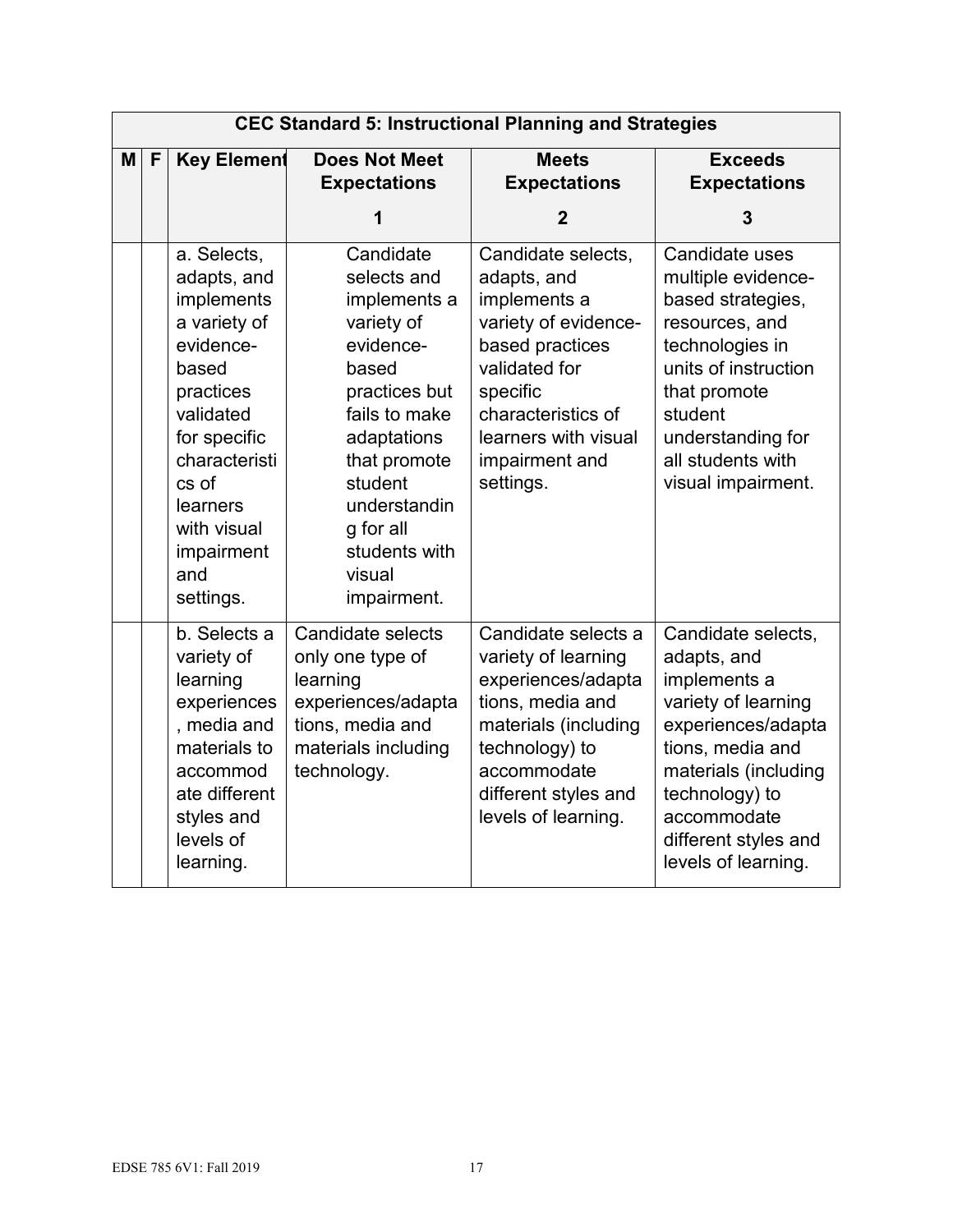|   | <b>CEC Standard 5: Instructional Planning and Strategies</b> |                                                                                                                                                |                                                                                                                                                              |                                                                                                                                                                                                         |                                                                                                                                                                                                            |  |  |  |
|---|--------------------------------------------------------------|------------------------------------------------------------------------------------------------------------------------------------------------|--------------------------------------------------------------------------------------------------------------------------------------------------------------|---------------------------------------------------------------------------------------------------------------------------------------------------------------------------------------------------------|------------------------------------------------------------------------------------------------------------------------------------------------------------------------------------------------------------|--|--|--|
| M | F                                                            | <b>Key Element</b>                                                                                                                             | <b>Does Not Meet</b><br><b>Expectations</b>                                                                                                                  | <b>Meets</b><br><b>Expectations</b>                                                                                                                                                                     | <b>Exceeds</b><br><b>Expectations</b>                                                                                                                                                                      |  |  |  |
|   |                                                              |                                                                                                                                                | 1                                                                                                                                                            | $\overline{2}$                                                                                                                                                                                          | 3                                                                                                                                                                                                          |  |  |  |
|   |                                                              | c. Adapts<br>pacing,<br>methods,<br>and<br>materials<br>utilizing<br>feedback<br>from<br>students<br>with visual<br>impairment.                | Candidate<br>inconsistently<br>adapts pacing,<br>methods and<br>materials.                                                                                   | Candidate adapts<br>pacing, methods,<br>and materials<br>utilizing feedback<br>from learners with<br>visual impairment<br>and/or based on<br>performance data of<br>learners with visual<br>impairment. | Candid<br>ate<br>reflects<br>on the<br>efficacy<br>of<br>pacing,<br>method<br>s and<br>materia<br>Is and<br>makes<br>adaptat<br>ions as<br>needed                                                          |  |  |  |
|   |                                                              | d. Provides<br>opportunitie<br>s for<br>learners<br>with visual<br>impairment<br>to work<br>independen<br>tly and in<br>cooperative<br>groups. | Candidate<br>inconsistently<br>provides<br>opportunities for<br>learners with visual<br>impairment to work<br>independently and<br>in cooperative<br>groups. | Candidate provides<br>opportunities for<br>learners with visual<br>impairment to work<br>independently and<br>in cooperative<br>groups.                                                                 | Candidate provides<br>structured<br>opportunities and<br>provides formative<br>feedback to<br>learners with visual<br>impairment to allow<br>them to work<br>independently and<br>in cooperative<br>group. |  |  |  |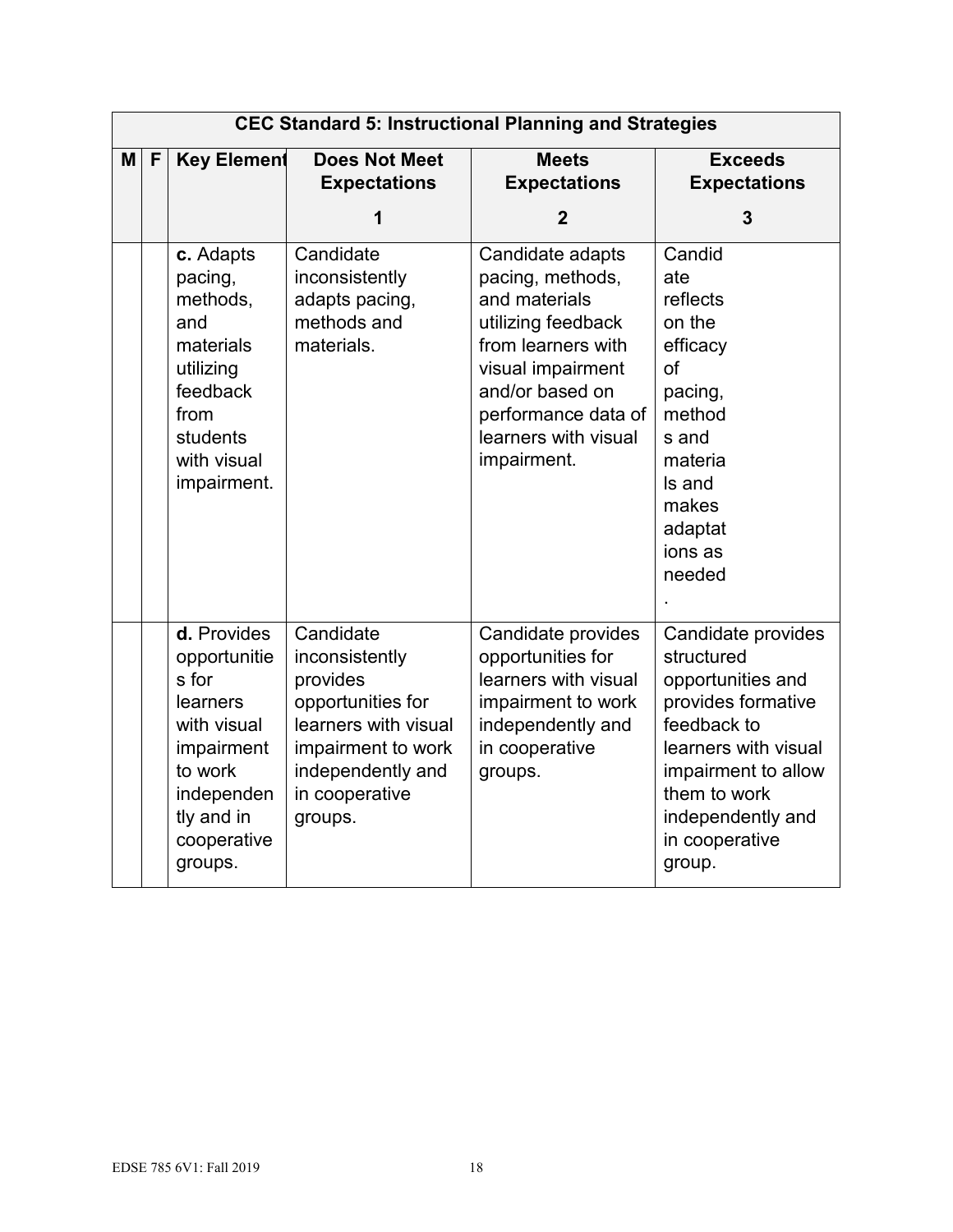|   | <b>CEC Standard 5: Instructional Planning and Strategies</b> |                                                                                                                                  |                                                                                                                      |                                                                                                                                                                                                                                                                                    |                                                                                                                                                                                                                                                                                                             |  |  |  |
|---|--------------------------------------------------------------|----------------------------------------------------------------------------------------------------------------------------------|----------------------------------------------------------------------------------------------------------------------|------------------------------------------------------------------------------------------------------------------------------------------------------------------------------------------------------------------------------------------------------------------------------------|-------------------------------------------------------------------------------------------------------------------------------------------------------------------------------------------------------------------------------------------------------------------------------------------------------------|--|--|--|
| M | F                                                            | <b>Key Element</b>                                                                                                               | <b>Does Not Meet</b><br><b>Expectations</b>                                                                          | <b>Meets</b><br><b>Expectations</b>                                                                                                                                                                                                                                                | <b>Exceeds</b><br><b>Expectations</b>                                                                                                                                                                                                                                                                       |  |  |  |
|   |                                                              |                                                                                                                                  | 1                                                                                                                    | $\mathbf{2}$                                                                                                                                                                                                                                                                       | 3                                                                                                                                                                                                                                                                                                           |  |  |  |
|   |                                                              | е.<br>Encourages<br>critical<br>thinking and<br>problem<br>solving<br>through<br>prompts,<br>questioning,<br>and<br>application. | Candidate<br>inconsistently<br>provides prompts,<br>questions and<br>application<br>opportunities.                   | Candidate<br>encourages critical<br>thinking and<br>problem solving<br>through prompts,<br>questioning, and<br>application.<br>Strategies for<br>learners with<br>additional<br>disabilities include<br>self-awareness<br>skills, self-<br>management, and<br>self-control skills. | Candidate<br>encourages critical<br>thinking and<br>problem solving on<br>a consistent basis<br>through prompts,<br>questioning, and<br>application.<br>Strategies for<br>learners with<br>additional<br>disabilities include<br>self-awareness<br>skills, self-<br>management, and<br>self-control skills. |  |  |  |
|   |                                                              | f.<br>Demonstrat<br>es<br>competenc<br>e in using<br>technology<br>to achieve<br>instructional<br>objectives.                    | Candidate fails to<br>demonstrate<br>competence in<br>using technology to<br>achieve<br>instructional<br>objectives. | Candidate<br>demonstrates<br>competence in<br>using technology to<br>achieve<br>instructional<br>objectives.                                                                                                                                                                       | Candidate<br>demonstrates high<br>levels of skill in<br>using technology to<br>achieve<br>instructional<br>objectives.                                                                                                                                                                                      |  |  |  |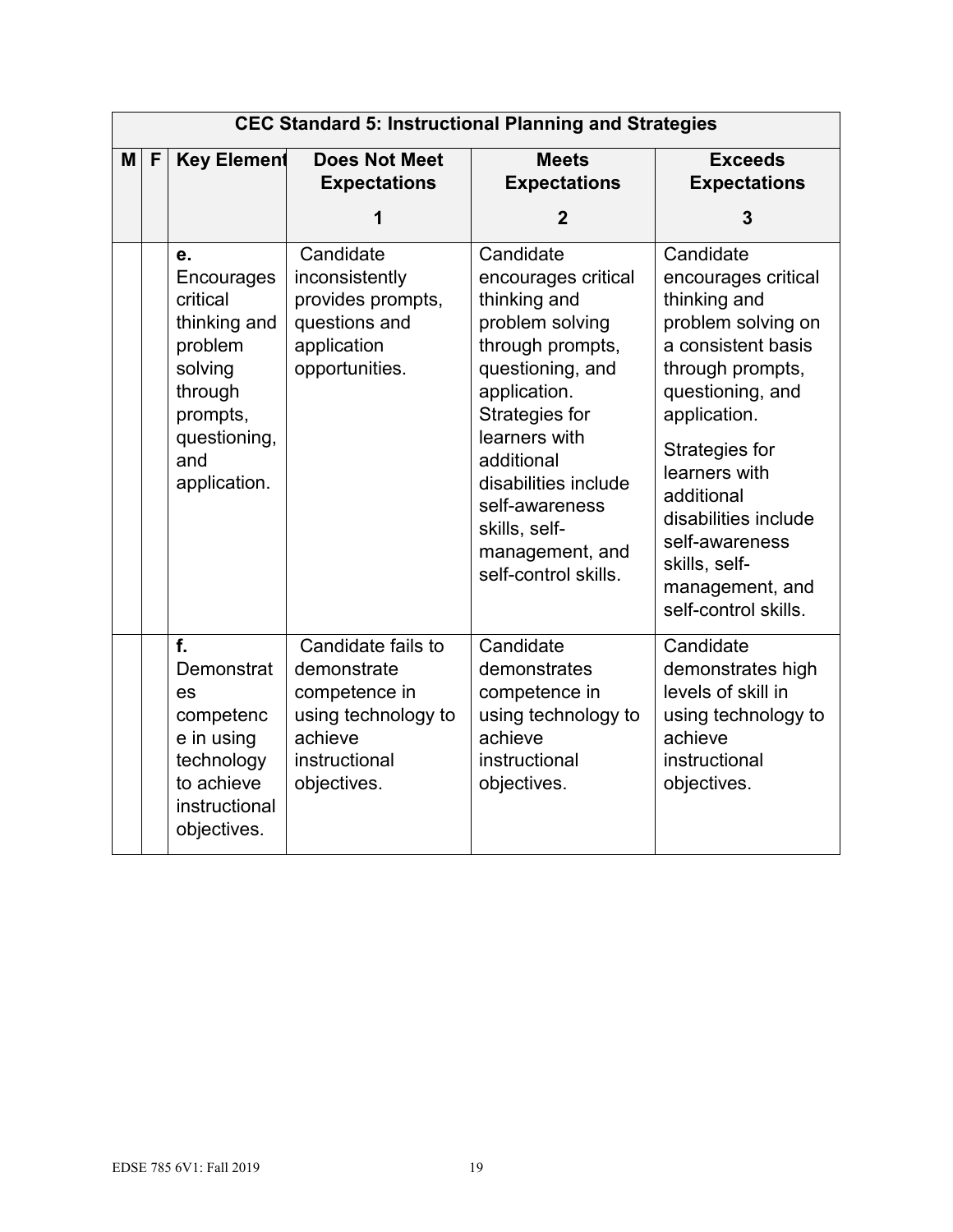|          |   |                                                                                                                                                                            |                                                                                                                                                                          | <b>CEC Standard 5: Instructional Planning and Strategies</b>                                                                                    |                                                                                                                                                                            |
|----------|---|----------------------------------------------------------------------------------------------------------------------------------------------------------------------------|--------------------------------------------------------------------------------------------------------------------------------------------------------------------------|-------------------------------------------------------------------------------------------------------------------------------------------------|----------------------------------------------------------------------------------------------------------------------------------------------------------------------------|
| <b>M</b> | F | <b>Key Element</b>                                                                                                                                                         | <b>Does Not Meet</b><br><b>Expectations</b>                                                                                                                              | <b>Meets</b><br><b>Expectations</b>                                                                                                             | <b>Exceeds</b><br><b>Expectations</b>                                                                                                                                      |
|          |   |                                                                                                                                                                            | 1                                                                                                                                                                        | 2                                                                                                                                               | 3                                                                                                                                                                          |
|          |   | g. Develops<br>and selects<br>instructional<br>content,<br>resources,<br>and<br>strategies<br>that<br>respond to<br>cultural,<br>linguistic,<br>and gender<br>differences. | Candidate does not<br>develop or select<br>instructional<br>content, resources,<br>and strategies that<br>respond to cultural,<br>linguistic, and<br>gender differences. | Candidate uses<br>instructional<br>content, resources,<br>and strategies that<br>respond to cultural,<br>linguistic, and<br>gender differences. | Candidate uses<br>instructional<br>content, resources,<br>and strategies that<br>respond to cultural,<br>linguistic, and<br>gender differences<br>on a consistent<br>basis |
|          |   | h. Uses<br>strategies<br>to facilitate<br>maintenanc<br>e and<br>generalizati<br>on of skills<br>across<br>learning<br>environmen<br>ts                                    | Candidate does not<br>use strategies to<br>facilitate<br>maintenance and<br>generalization of<br>skills across<br>learning<br>environments                               | Candidate uses<br>strategies to<br>facilitate<br>maintenance and<br>generalization of<br>skills across<br>learning<br>environments              | Candidate uses<br>multiple strategies<br>to facilitate<br>maintenance and<br>generalization of<br>skills across<br>learning<br>environments                                |
|          |   | i. Select<br>and adapt<br>materials in<br>Braille,<br>accessible<br>print, and<br>other<br>formats.                                                                        | Candidate does not<br>select and adapt<br>materials in braille,<br>accessible print,<br>and other formats.                                                               | Candidate select<br>and adapt materials<br>in braille, accessible<br>print, and other<br>formats.                                               | Candidate selects<br>and adapts high<br>quality materials in<br>braille, accessible<br>print, and other<br>formats.                                                        |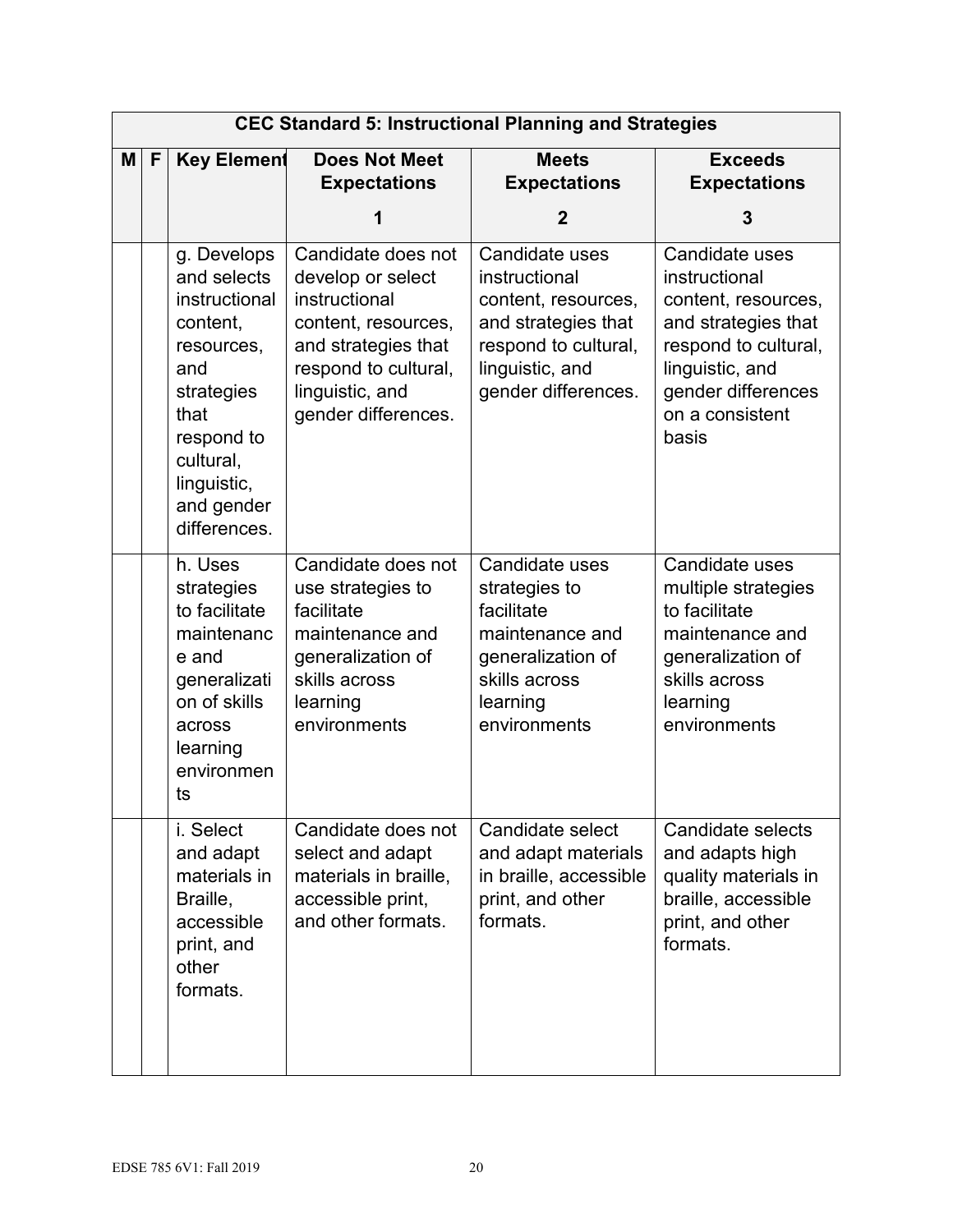|          |   |                                                                                                                                     |                                                                                                                                                                                | <b>CEC Standard 5: Instructional Planning and Strategies</b>                                                                                                           |                                                                                                                                                                                                                                                                                           |
|----------|---|-------------------------------------------------------------------------------------------------------------------------------------|--------------------------------------------------------------------------------------------------------------------------------------------------------------------------------|------------------------------------------------------------------------------------------------------------------------------------------------------------------------|-------------------------------------------------------------------------------------------------------------------------------------------------------------------------------------------------------------------------------------------------------------------------------------------|
| <b>M</b> | F | <b>Key Element</b>                                                                                                                  | <b>Does Not Meet</b><br><b>Expectations</b>                                                                                                                                    | <b>Meets</b><br><b>Expectations</b>                                                                                                                                    | <b>Exceeds</b><br><b>Expectations</b>                                                                                                                                                                                                                                                     |
|          |   |                                                                                                                                     | 1                                                                                                                                                                              | $\mathbf 2$                                                                                                                                                            | 3                                                                                                                                                                                                                                                                                         |
|          |   | j.<br>Demonstrat<br>es use of<br>adaptive<br>technologie<br>s for tactile<br>learners<br>with visual<br>impairment                  | Candidate fails to<br>demonstrate<br>competence in<br>teaching use of<br>braillewriter, slate<br>and stylus, and<br>computer<br>technology to<br>produce Braille<br>materials. | Candidate<br>demonstrates<br>competence in<br>teaching use of<br>braillewriter, slate<br>and stylus, and<br>computer<br>technology to<br>produce Braille<br>materials. | Candidate<br>demonstrates high-<br>levels of<br>competence in<br>teaching use of<br>braillewriter, slate<br>and stylus, and<br>computer<br>technology to<br>produce Braille<br>materials.                                                                                                 |
|          |   | k. Teaches<br>the use of<br>the abacus,<br>talking<br>calculator,<br>tactile<br>graphics,<br>and<br>adapted<br>science<br>equipment | Candidate fails to<br>demonstrate<br>competence in<br>teaching the use of<br>abacus, talking<br>calculator, tactile<br>graphics, and<br>adapted science<br>equipment.          | Candidate<br>demonstrates<br>competence in<br>teaching the use of<br>abacus, talking<br>calculator, tactile<br>graphics, and<br>adapted science<br>equipment.          | Candidate<br>demonstrates high-<br>level competence in<br>teaching the use of<br>abacus, talking<br>calculator, tactile<br>graphics, and<br>adapted science<br>equipment.                                                                                                                 |
|          |   | I. Teaches<br>literacy<br>skills to<br>individuals<br>who have<br>vision loss<br>as well as<br>other<br>disabilities                | Candidate fails to<br>demonstrate<br>competence in<br>teaching literacy to<br>students with visual<br>impairment.                                                              | Candidate<br>demonstrates<br>competence in<br>teaching literacy<br>skills to learners<br>with vision loss,<br>including those with<br>multiple disabilities.           | Candidate takes a<br>proactive role in<br>facilitating literacy<br>instruction, drawing<br>on evidence based-<br>practices and<br>collaborating with<br>other team<br>members to meet<br>the needs of<br>students with visual<br>impairments and<br>those who have<br>other disabilities. |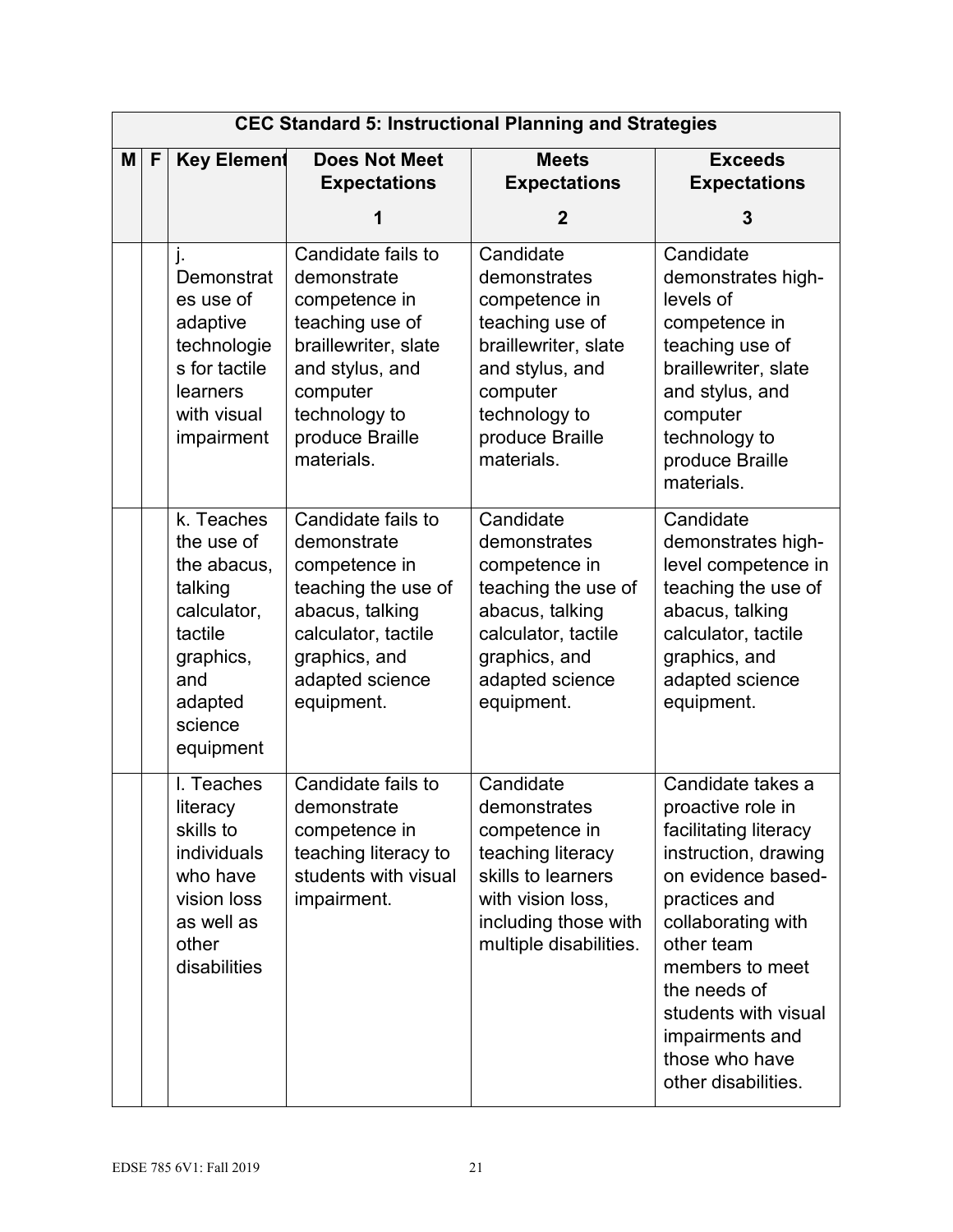|   |              |                                                                                                                                                                                                                                                                    | <b>CEC Standard 5: Instructional Planning and Strategies</b>                                                                                                                                                                                             |                                                                                                                                                                                                                                              |                                                                                                                                                                                                                                                                                                                                      |
|---|--------------|--------------------------------------------------------------------------------------------------------------------------------------------------------------------------------------------------------------------------------------------------------------------|----------------------------------------------------------------------------------------------------------------------------------------------------------------------------------------------------------------------------------------------------------|----------------------------------------------------------------------------------------------------------------------------------------------------------------------------------------------------------------------------------------------|--------------------------------------------------------------------------------------------------------------------------------------------------------------------------------------------------------------------------------------------------------------------------------------------------------------------------------------|
| M | $\mathsf{F}$ | <b>Key Element</b>                                                                                                                                                                                                                                                 | <b>Does Not Meet</b><br><b>Expectations</b>                                                                                                                                                                                                              | <b>Meets</b><br><b>Expectations</b>                                                                                                                                                                                                          | <b>Exceeds</b><br><b>Expectations</b>                                                                                                                                                                                                                                                                                                |
|   |              |                                                                                                                                                                                                                                                                    | 1                                                                                                                                                                                                                                                        | $\mathbf 2$                                                                                                                                                                                                                                  | 3                                                                                                                                                                                                                                                                                                                                    |
|   |              | m. Uses<br>strategies<br>to support<br>and<br>enhance<br>communicat<br>ion skills of<br>individuals<br>with visual<br>impairment.                                                                                                                                  | Candidate uses<br>limited strategies to<br>support and<br>enhance<br>communication<br>skills of individuals<br>with visual<br>impairment.                                                                                                                | Candidate uses<br>strategies to<br>support and<br>enhance<br>communication<br>skills of individuals<br>with visual<br>impairment.                                                                                                            | Candidate uses<br>evidence based<br>strategies,<br>appropriate<br>technology,<br>including assistive<br>technology, when<br>appropriate, and<br>modeling to support<br>and enhance<br>communication<br>skills of individuals<br>with visual<br>impairment.                                                                           |
|   |              | n. Uses<br>communicat<br>ion<br>strategies<br>and<br>resources<br>to facilitate<br>understandi<br>ng of<br>subject<br>matter for<br>individuals<br>with<br>exceptional<br>learning<br>needs<br>whose<br>primary<br>language is<br>not the<br>dominant<br>language. | Candidate uses<br>limited strategies to<br>individualize the<br>curriculum to<br>facilitate<br>understanding of<br>subject matter for<br>individuals with<br>exceptional learning<br>needs whose<br>primary language is<br>not the dominant<br>language. | Candidate uses<br>communication<br>strategies and<br>resources to<br>facilitate<br>understanding of<br>subject matter for<br>individuals with<br>exceptional learning<br>needs whose<br>primary language is<br>not the dominant<br>language. | Candidate uses<br>evidence based<br>communication<br>strategies,<br>appropriate<br>technology,<br>collaboration with<br>ELL teachers, and<br>resources to<br>facilitate<br>understanding of<br>subject matter for<br>individuals with<br>exceptional learning<br>needs whose<br>primary language is<br>not the dominant<br>language. |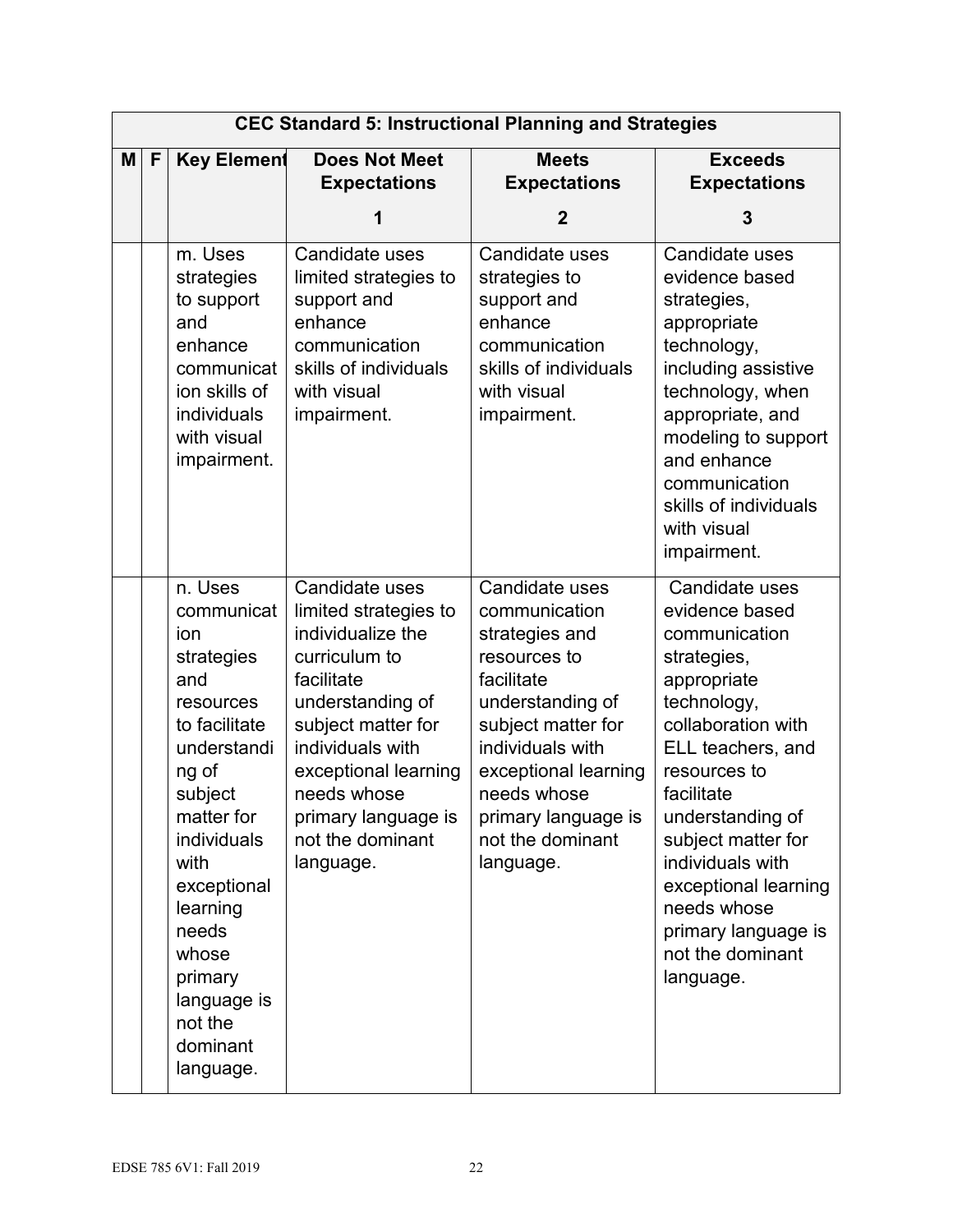|   |   |                                                                                                                                                                                                                                                                                   |                                                                                                                                                                                                                   | <b>CEC Standard 5: Instructional Planning and Strategies</b>                                                                                                                                                                                                    |                                                                                                                                                                                                                                                                                                                                                                                                                                          |
|---|---|-----------------------------------------------------------------------------------------------------------------------------------------------------------------------------------------------------------------------------------------------------------------------------------|-------------------------------------------------------------------------------------------------------------------------------------------------------------------------------------------------------------------|-----------------------------------------------------------------------------------------------------------------------------------------------------------------------------------------------------------------------------------------------------------------|------------------------------------------------------------------------------------------------------------------------------------------------------------------------------------------------------------------------------------------------------------------------------------------------------------------------------------------------------------------------------------------------------------------------------------------|
| M | F | <b>Key Element</b>                                                                                                                                                                                                                                                                | <b>Does Not Meet</b><br><b>Expectations</b>                                                                                                                                                                       | <b>Meets</b><br><b>Expectations</b>                                                                                                                                                                                                                             | <b>Exceeds</b><br><b>Expectations</b>                                                                                                                                                                                                                                                                                                                                                                                                    |
|   |   |                                                                                                                                                                                                                                                                                   | 1                                                                                                                                                                                                                 | $\mathbf 2$                                                                                                                                                                                                                                                     | 3                                                                                                                                                                                                                                                                                                                                                                                                                                        |
|   |   | o. Uses<br>assessment<br>data from<br>informal<br>reading<br>inventories<br>to develop<br>instructional<br>plans for<br>learners<br>with visual<br>impairment.                                                                                                                    | Candidate develops<br>instructional plans<br>for learners with<br>visual impairment<br>without taking<br>assessment data<br>from informal<br>reading inventories<br>into account.                                 | Candidate uses<br>assessment data<br>from informal<br>reading inventories<br>to develop<br>instructional plans<br>for learners with<br>visual impairment.                                                                                                       | Candidate uses<br>assessment data<br>from informal<br>reading inventories<br>and current<br>evidence based<br>practices to develop<br>instructional plans<br>for learners with<br>visual impairment.                                                                                                                                                                                                                                     |
|   |   | p. Uses a<br>variety of<br>research-<br>based<br>educational<br>practices<br>and<br>curriculum<br>guidelines<br>to develop<br>units and<br>lesson<br>plans that<br>meet the<br>developme<br>ntal and<br>academic<br>needs of<br>diverse<br>learners<br>with visual<br>impairment. | Candidate employs<br>educational<br>practices that are<br>not research-based<br>and develops units<br>and lesson plans<br>that fail to meet the<br>needs of the<br>diverse learners<br>with visual<br>impairment. | Candidate uses a<br>variety of research-<br>based educational<br>practices and<br>curriculum<br>guidelines to<br>develop units and<br>lesson plans that<br>meet the<br>developmental and<br>academic needs of<br>diverse learners<br>with visual<br>impairment. | Candidate uses a<br>wide variety of<br>materials and<br>resources to access<br>and build upon<br>students' prior<br>knowledge,<br>interests,<br>instructional and<br>linguistic needs to<br>extend student<br>understanding.<br>Candidate reflects<br>on educational<br>practices and<br>makes changes to<br>those practices<br>based upon<br>research base as<br>well as knowledge<br>of students' diverse<br>needs and<br>experiences. |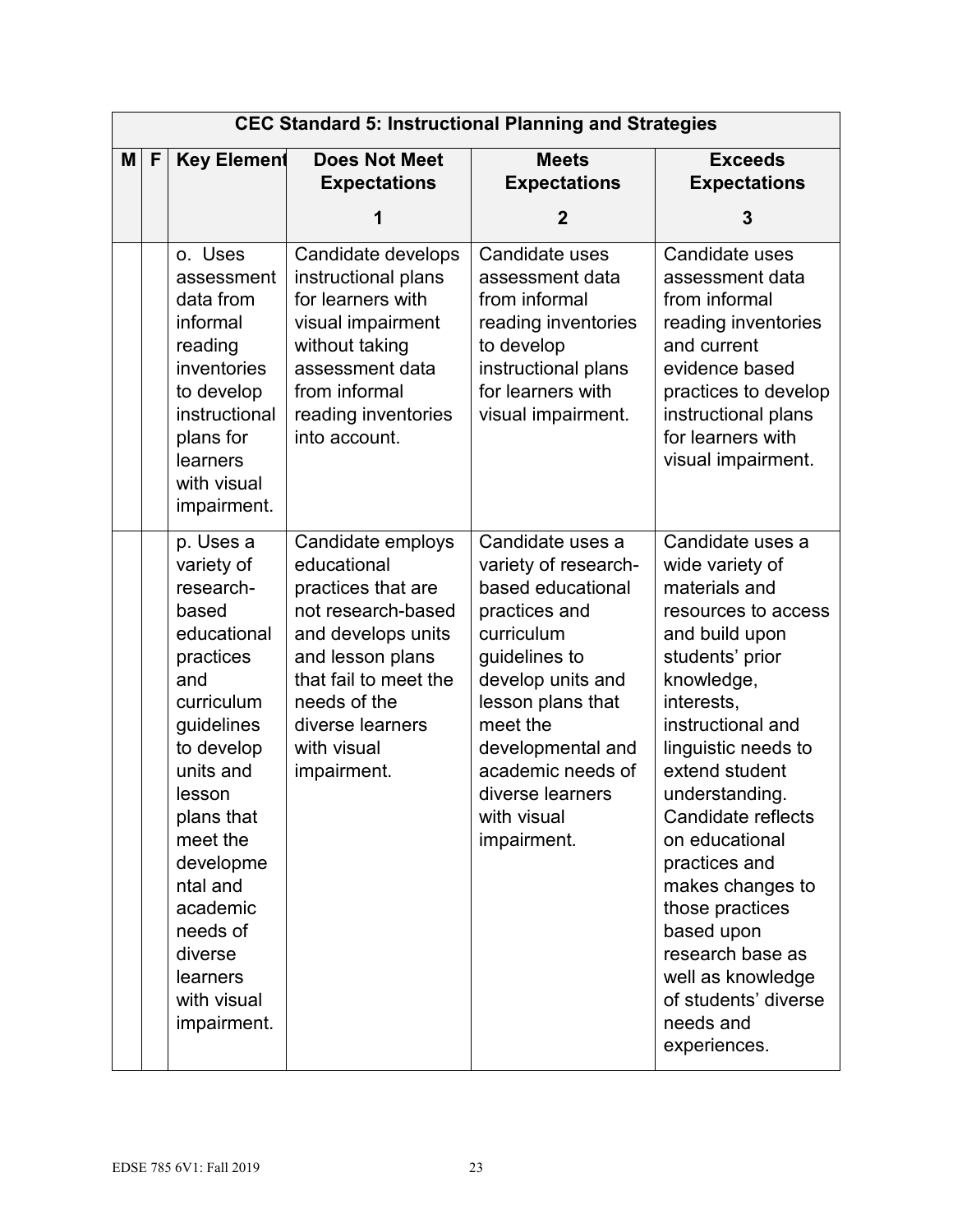|   | <b>CEC Standard 5: Instructional Planning and Strategies</b> |                                                                                                                                                                             |                                                                                                                                                                                                    |                                                                                                                                                                       |                                                                                                                                                                                                                                                                                |  |  |  |
|---|--------------------------------------------------------------|-----------------------------------------------------------------------------------------------------------------------------------------------------------------------------|----------------------------------------------------------------------------------------------------------------------------------------------------------------------------------------------------|-----------------------------------------------------------------------------------------------------------------------------------------------------------------------|--------------------------------------------------------------------------------------------------------------------------------------------------------------------------------------------------------------------------------------------------------------------------------|--|--|--|
| M | $\mathsf{F}$<br><b>Key Element</b>                           |                                                                                                                                                                             | <b>Does Not Meet</b><br><b>Expectations</b>                                                                                                                                                        | <b>Meets</b><br><b>Expectations</b>                                                                                                                                   | <b>Exceeds</b><br><b>Expectations</b>                                                                                                                                                                                                                                          |  |  |  |
|   |                                                              |                                                                                                                                                                             | 1                                                                                                                                                                                                  | $\mathbf 2$                                                                                                                                                           | 3                                                                                                                                                                                                                                                                              |  |  |  |
|   |                                                              | q.<br>Sequence,<br>implement,<br>and<br>evaluate<br>individualiz<br>ed learning<br>objectives                                                                               | Candidate plans a<br>sequence of<br>activities which is<br>not focused on<br>individualized<br>learning<br>objective(s).                                                                           | Candidate plans a<br>sequence of<br>activities, which are<br>focused on<br>individualized<br>learning<br>objective(s).                                                | Candidate plans a<br>sequence of<br>activities which is<br>focused on<br>individualized<br>learning objective(s)<br>and builds off of<br>students' prior<br>knowledge, life<br>experiences and<br>interests.                                                                   |  |  |  |
|   |                                                              | r. Facilitates<br>learning<br>experiences<br>that<br>incorporate<br>self-<br>direction,<br>interaction,<br>choice, and<br>consideratio<br>n of multiple<br>perspective<br>s | Candidate is overly<br>directive in class,<br>misses most<br>opportunities for<br>students with visual<br>impairment to learn<br>self-direction, make<br>choices, and share<br>their perspectives. | Candidate<br>facilitates learning<br>experiences that<br>incorporate self-<br>direction,<br>interaction, choice,<br>and consideration<br>of multiple<br>perspectives. | Candidate analyzes<br>the effectiveness of<br>student interactions<br>during learning<br>experiences and<br>incorporates self-<br>directed activities<br>appropriate for the<br>cognitive and social<br>development and<br>skill set of students<br>with visual<br>impairment. |  |  |  |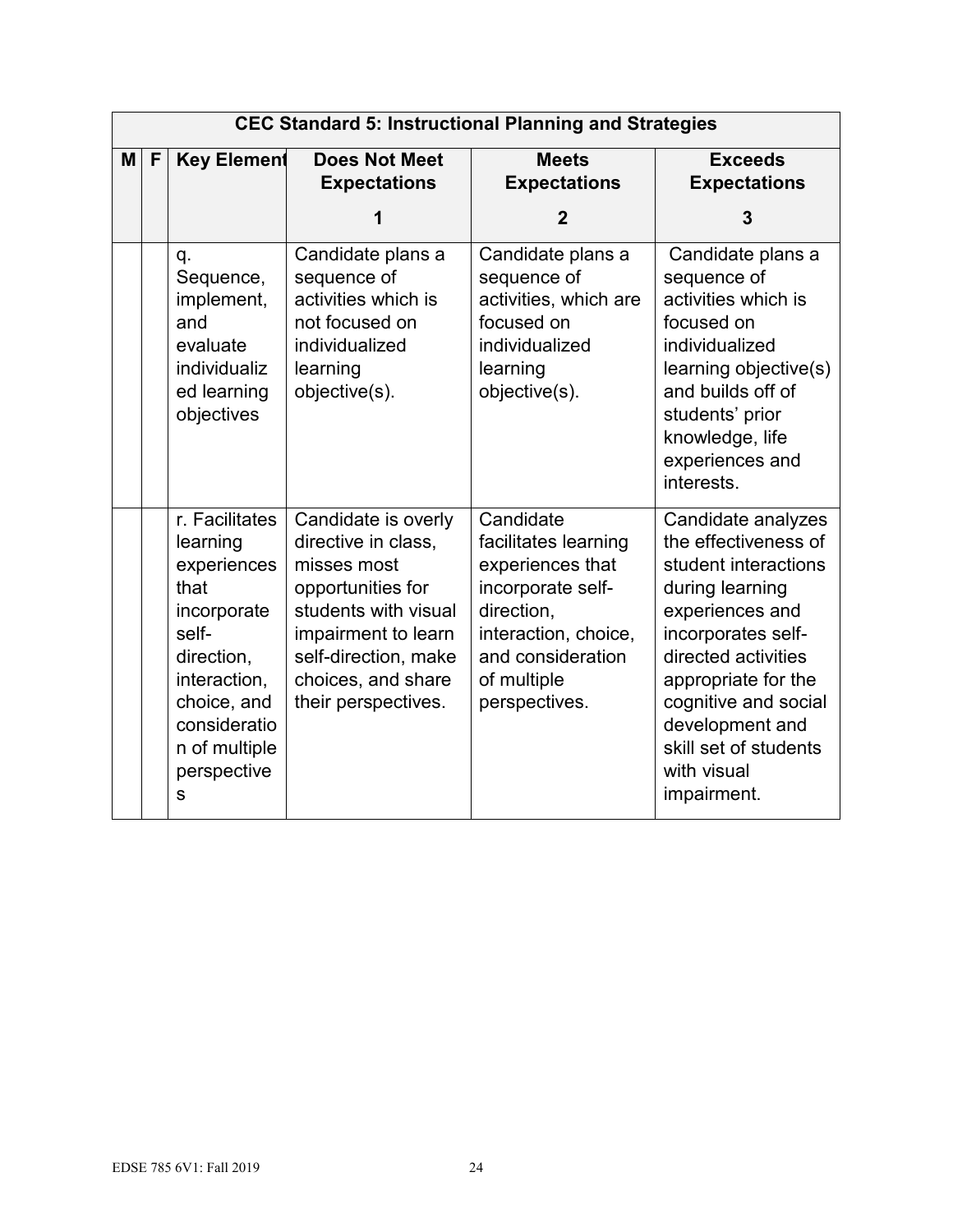|   | <b>CEC Standard 5: Instructional Planning and Strategies</b> |                                                                                                                                    |                                                                                                                         |                                                                                                                              |                                                                                                                                                                                                                                                                           |  |  |  |
|---|--------------------------------------------------------------|------------------------------------------------------------------------------------------------------------------------------------|-------------------------------------------------------------------------------------------------------------------------|------------------------------------------------------------------------------------------------------------------------------|---------------------------------------------------------------------------------------------------------------------------------------------------------------------------------------------------------------------------------------------------------------------------|--|--|--|
| M | F                                                            | <b>Key Element</b>                                                                                                                 | <b>Does Not Meet</b><br><b>Expectations</b>                                                                             | <b>Meets</b><br><b>Expectations</b>                                                                                          | <b>Exceeds</b><br><b>Expectations</b>                                                                                                                                                                                                                                     |  |  |  |
|   |                                                              |                                                                                                                                    | 1                                                                                                                       | $\overline{2}$                                                                                                               | 3                                                                                                                                                                                                                                                                         |  |  |  |
|   |                                                              | s. Gathers,<br>creates,<br>and<br>organizes<br>materials<br>and<br>equipment<br>in advance.                                        | Candidate uses<br>class time to gather<br>and organize<br>materials due to<br>their inability to<br>prepare in advance. | Candidate gathers,<br>creates, and<br>organizes materials<br>and equipment in<br>advance.                                    | Candidate gathers<br>a variety of<br>materials and<br>equipment in<br>advance of class<br>and uses<br>instructional<br>assessments to<br>make decisions<br>about which<br>materials are most<br>appropriate for each<br>individual with<br>exceptional learning<br>needs. |  |  |  |
|   |                                                              | t.<br>Incorporate<br>s and<br>implements<br>instructional<br>and<br>assistive<br>technology<br>into the<br>educational<br>program. | Candidate fails to<br>incorporate<br>instructional and<br>assistive technology<br>into the educational<br>program.      | Candidate<br>incorporates and<br>implements<br>instructional and<br>assistive technology<br>into the educational<br>program. | Candidate<br>incorporates and<br>implements a<br>variety of<br>instructional and<br>assistive technology<br>into the educational<br>program on a daily<br>basis to meet the<br>needs of individuals<br>with visual<br>impairment.                                         |  |  |  |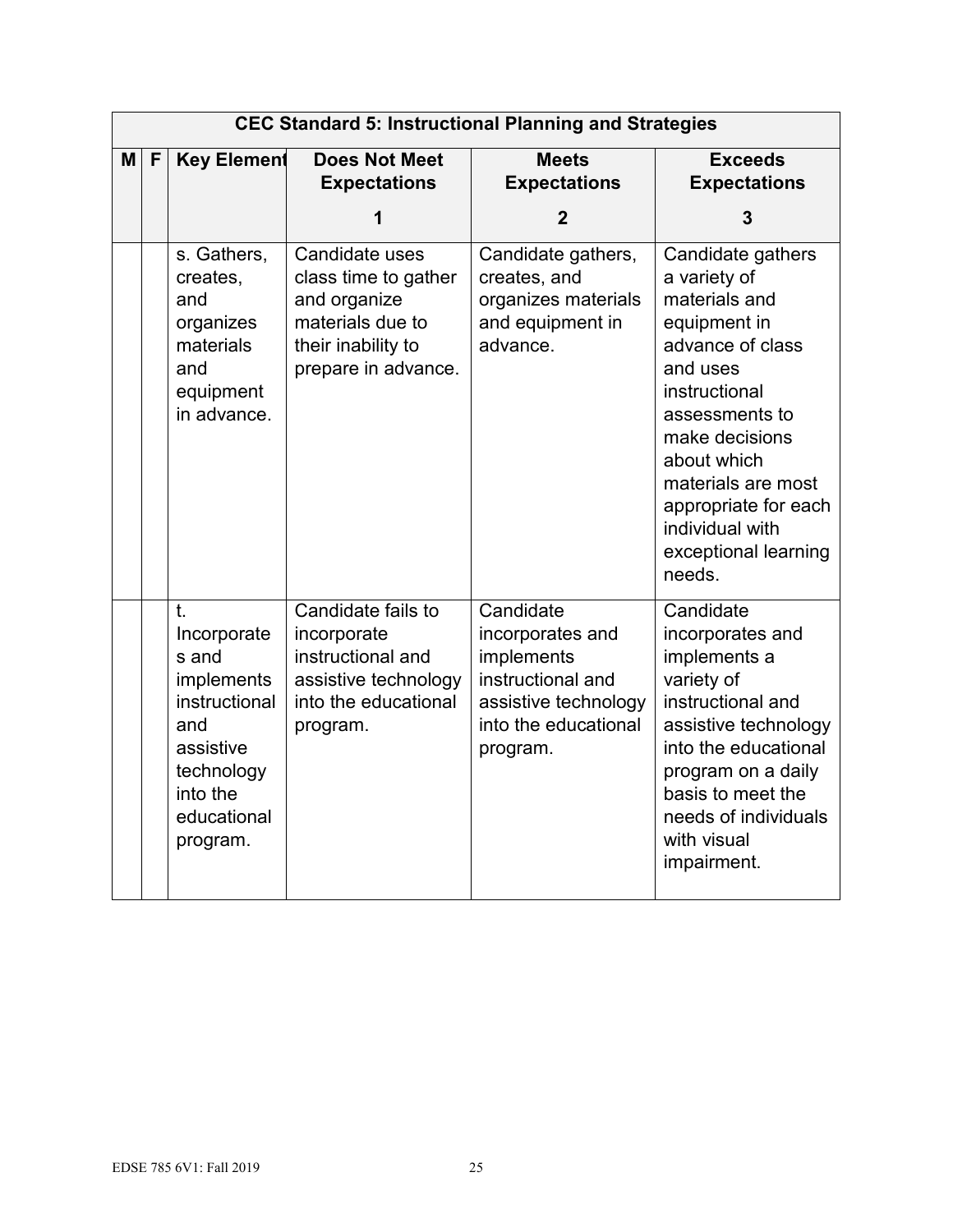|   |              |                                                                                                                                                               |                                                                                                        | <b>CEC Standard 5: Instructional Planning and Strategies</b>                                                                                         |                                                                                                                                                                                                                                                                                                                                               |
|---|--------------|---------------------------------------------------------------------------------------------------------------------------------------------------------------|--------------------------------------------------------------------------------------------------------|------------------------------------------------------------------------------------------------------------------------------------------------------|-----------------------------------------------------------------------------------------------------------------------------------------------------------------------------------------------------------------------------------------------------------------------------------------------------------------------------------------------|
| M | $\mathsf{F}$ | <b>Key Element</b>                                                                                                                                            | <b>Does Not Meet</b><br><b>Expectations</b>                                                            | <b>Meets</b><br><b>Expectations</b>                                                                                                                  | <b>Exceeds</b><br><b>Expectations</b>                                                                                                                                                                                                                                                                                                         |
|   |              |                                                                                                                                                               | 1                                                                                                      | $\mathbf{2}$                                                                                                                                         | 3                                                                                                                                                                                                                                                                                                                                             |
|   |              | u.<br><b>Evaluates</b><br>and<br>modifies<br>instructional<br>practices in<br>response to<br>ongoing<br>assessment<br>data.                                   | Candidate fails to<br>use assessment<br>data to make<br>instructional<br>decisions.                    | Candidate<br>evaluates and<br>modifies<br>instructional<br>practices in<br>response to<br>ongoing<br>assessment data.                                | Candidate<br>evaluates<br>assessment data to<br>develop individual<br>and group profiles<br>that reflect progress<br>of all students with<br>visual impairment<br>and addresses<br>levels of need and<br>learning<br>accomplishments.                                                                                                         |
|   |              | v. Provides<br>opportunitie<br>s for<br>learners<br>with visual<br>impairment<br>to<br>participate<br>actively and<br>successfully<br>at different<br>levels. | Candidate provides<br>only one level of<br>instruction for the<br>entire class and/or<br>caseload.     | Candidate provides<br>opportunities for<br>learners with visual<br>impairment to<br>participate actively<br>and successfully at<br>different levels. | Candidate<br>evaluates<br>assessment data to<br>develop individual<br>profile that reflects<br>progress of all<br>students with visual<br>impairment and<br>uses these profiles<br>to design and<br>provide<br>opportunities for<br>learners with visual<br>impairment to<br>participate actively<br>and successfully at<br>different levels. |
|   |              | w. Use<br>functional<br>assessment<br>s to develop<br>intervention<br>plans.                                                                                  | Candidate develops<br>intervention plans<br>without the use of<br>data from functional<br>assessments. | Candidate uses<br>functional<br>assessments to<br>develop intervention<br>plans.                                                                     | Candidate uses<br>multiple data points<br>including functional<br>assessment to<br>develop intervention<br>plans.                                                                                                                                                                                                                             |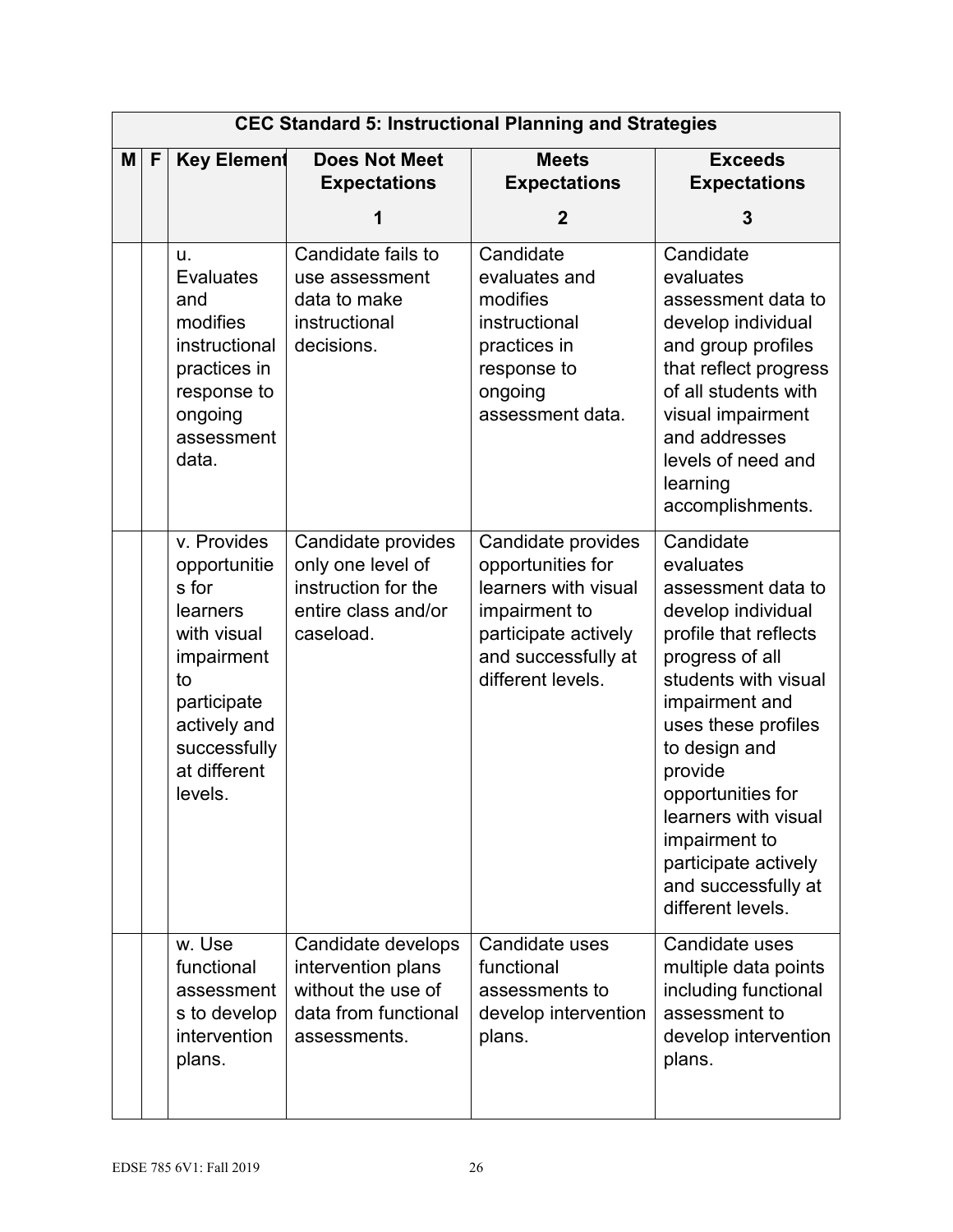|   | <b>CEC Standard 6: Professional Learning and Ethical Practice</b> |                                                                                                                                    |                                                                                                                                                                                           |                                                                                                                          |                                                                                                                                                                                                                                                          |  |  |
|---|-------------------------------------------------------------------|------------------------------------------------------------------------------------------------------------------------------------|-------------------------------------------------------------------------------------------------------------------------------------------------------------------------------------------|--------------------------------------------------------------------------------------------------------------------------|----------------------------------------------------------------------------------------------------------------------------------------------------------------------------------------------------------------------------------------------------------|--|--|
| M | F                                                                 | <b>Key Elements</b>                                                                                                                | <b>Does Not Meet</b><br><b>Expectations</b>                                                                                                                                               | <b>Meets</b><br><b>Expectations</b>                                                                                      | <b>Exceeds</b><br><b>Expectations</b>                                                                                                                                                                                                                    |  |  |
|   |                                                                   |                                                                                                                                    | 1                                                                                                                                                                                         | 2                                                                                                                        | 3                                                                                                                                                                                                                                                        |  |  |
|   |                                                                   | a. Exhibits a<br>commitment to<br>professional<br>standards<br>associated with<br>their areas of<br>expertise.                     | Candidate fails to<br>provide evidence<br>that professional<br>standards have<br>been integrated<br>into work with<br>students with<br>visual impairment.                                 | Candidate<br>exhibits a<br>commitment to<br>professional<br>standards<br>associated with<br>their areas of<br>expertise. | Candidate<br>extends own<br>professional<br>practice by<br>reflecting on<br>professional<br>literature or by<br>being a member<br>of a professional<br>organization or by<br>attending<br>professional<br>workshops,<br>seminars, and/or<br>conferences. |  |  |
|   |                                                                   | b <sub>1</sub><br><b>Demonstrates</b><br>courtesy and<br>caring in<br>relationships<br>with students<br>with visual<br>impairment. | Candidate fails to<br>build relationships<br>with the students<br>with visual<br>impairment,<br>maintaining too<br>much distance or<br>demonstrating a<br>lack of courtesy<br>and caring. | Candidate<br>demonstrates<br>courtesy and<br>caring in<br>relationships with<br>students with<br>visual impairment.      | Candidate<br>consistently<br>exhibits<br>appropriate<br>rapport, courtesy<br>and caring in<br>relationship with<br>students with<br>visual impairment<br>based on<br>reflection.                                                                         |  |  |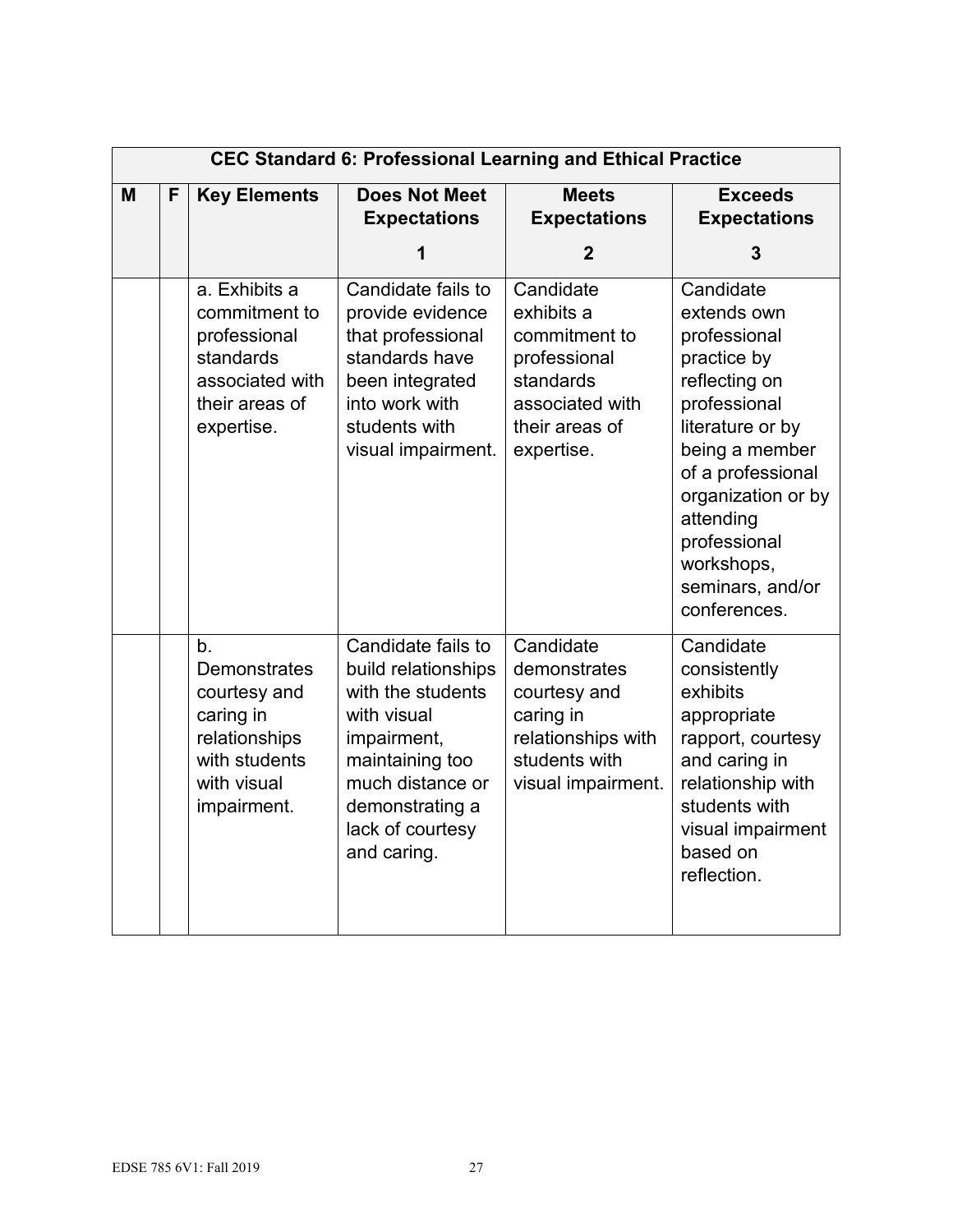|   |   |                                                                                                                                                                      |                                                                                                                                                                                                                    | <b>CEC Standard 6: Professional Learning and Ethical Practice</b>                                                                                                     |                                                                                                                                                                                                                                                  |
|---|---|----------------------------------------------------------------------------------------------------------------------------------------------------------------------|--------------------------------------------------------------------------------------------------------------------------------------------------------------------------------------------------------------------|-----------------------------------------------------------------------------------------------------------------------------------------------------------------------|--------------------------------------------------------------------------------------------------------------------------------------------------------------------------------------------------------------------------------------------------|
| M | F | <b>Key Elements</b>                                                                                                                                                  | <b>Does Not Meet</b><br><b>Expectations</b>                                                                                                                                                                        | <b>Meets</b><br><b>Expectations</b>                                                                                                                                   | <b>Exceeds</b><br><b>Expectations</b>                                                                                                                                                                                                            |
|   |   |                                                                                                                                                                      | 1                                                                                                                                                                                                                  | 2                                                                                                                                                                     | 3                                                                                                                                                                                                                                                |
|   |   | c. Supports<br>learning<br>environments<br>that encourage<br>the academic,<br>social, and<br>professional<br>growth of all<br>students with<br>visual<br>impairment. | Candidate fails to<br>provide evidence<br>that they have<br>considered the<br>different abilities,<br>needs, learning<br>styles, and<br>cultures of<br>students with<br>visual impairment<br>in classroom<br>work. | Candidate<br>supports learning<br>environments that<br>encourage the<br>academic, social,<br>and professional<br>growth of all<br>students with<br>visual impairment. | Candidate<br>reflects on work<br>with students to<br>determine how<br>well a positive<br>learning<br>environment was<br>created and<br>considers<br>different<br>approaches to<br>meeting the<br>needs of students<br>with visual<br>impairment. |
|   |   | d. Guides<br>student<br>behavior and<br>moral<br>development<br>through an<br>emphasis on<br>personal<br>responsibility<br>for the common<br>good.                   | Candidate does<br>not emphasize<br>personal<br>responsibility and<br>fails to guide<br>student behavior<br>and moral<br>development.                                                                               | Candidate guides<br>student behavior<br>and moral<br>development<br>through an<br>emphasis on<br>personal<br>responsibility for<br>the common<br>good.                | Candidate guides<br>student behavior<br>and moral<br>development<br>through an<br>emphasis on<br>personal<br>responsibility for<br>the common good<br>and models this<br>responsibility for<br>the class through<br>their daily actions.         |
|   |   | e. Presents<br>content<br>accurately and<br>instructions<br>clearly.                                                                                                 | Candidate<br>presents content<br>inaccurately and<br>instructions in an<br>unclear manner.                                                                                                                         | Candidate<br>presents content<br>accurately and<br>instructions<br>clearly.                                                                                           | Candidate<br>presents content<br>accurately and<br>instructions<br>clearly using a<br>variety of<br>presentation<br>modalities.                                                                                                                  |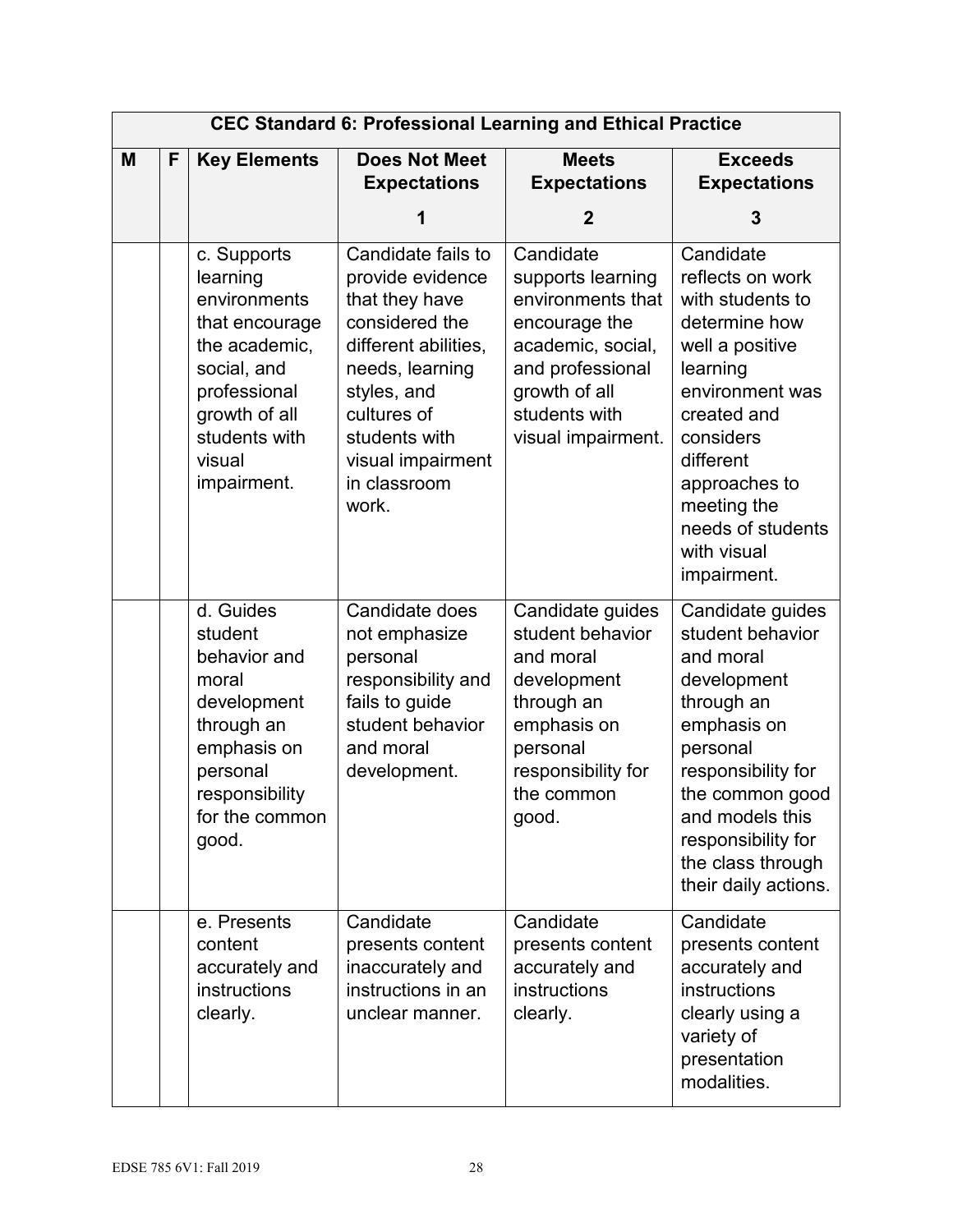|   |   |                                                                                                     |                                                                                                                                                                       | <b>CEC Standard 6: Professional Learning and Ethical Practice</b>                                                      |                                                                                                                                                                                                                                                                                                                   |
|---|---|-----------------------------------------------------------------------------------------------------|-----------------------------------------------------------------------------------------------------------------------------------------------------------------------|------------------------------------------------------------------------------------------------------------------------|-------------------------------------------------------------------------------------------------------------------------------------------------------------------------------------------------------------------------------------------------------------------------------------------------------------------|
| M | F | <b>Key Elements</b>                                                                                 | <b>Does Not Meet</b><br><b>Expectations</b>                                                                                                                           | <b>Meets</b><br><b>Expectations</b>                                                                                    | <b>Exceeds</b><br><b>Expectations</b>                                                                                                                                                                                                                                                                             |
|   |   |                                                                                                     | 1                                                                                                                                                                     | $\mathbf{2}$                                                                                                           | 3                                                                                                                                                                                                                                                                                                                 |
|   |   | f. Demonstrates<br>growth and<br>dissemination<br>of professional<br>knowledge and<br>skills.       | Candidate fails to<br>demonstrate<br>growth of<br>professional<br>knowledge and<br>skills.                                                                            | Candidate<br>demonstrates<br>growth and<br>dissemination of<br>professional<br>knowledge and<br>skills.                | Candidate<br>accepts<br>constructive<br>criticism, and<br>demonstrates<br>growth and<br>dissemination of<br>professional<br>knowledge and<br>skills.                                                                                                                                                              |
|   |   | g. Reflect on<br>one's practice<br>to improve<br>instruction and<br>guide<br>professional<br>growth | Candidate<br>displays no<br>evidence of the<br>ability or<br>willingness to<br>reflect on<br>effectiveness, is<br>unaware of<br>effectiveness or<br>student learning. | Candidate<br>reflects on his/her<br>professional<br>practice, including<br>personal teaching<br>and learning<br>style. | Candidate<br>reflects upon,<br>interprets, and<br>communicates<br>evidence of one's<br>own effectiveness<br>as a teacher,<br>including<br>evidence of<br>success in<br>fostering student<br>progress in<br>learning.<br>Candidate uses<br>evidence of<br>effectiveness in<br>planning for<br>further instruction. |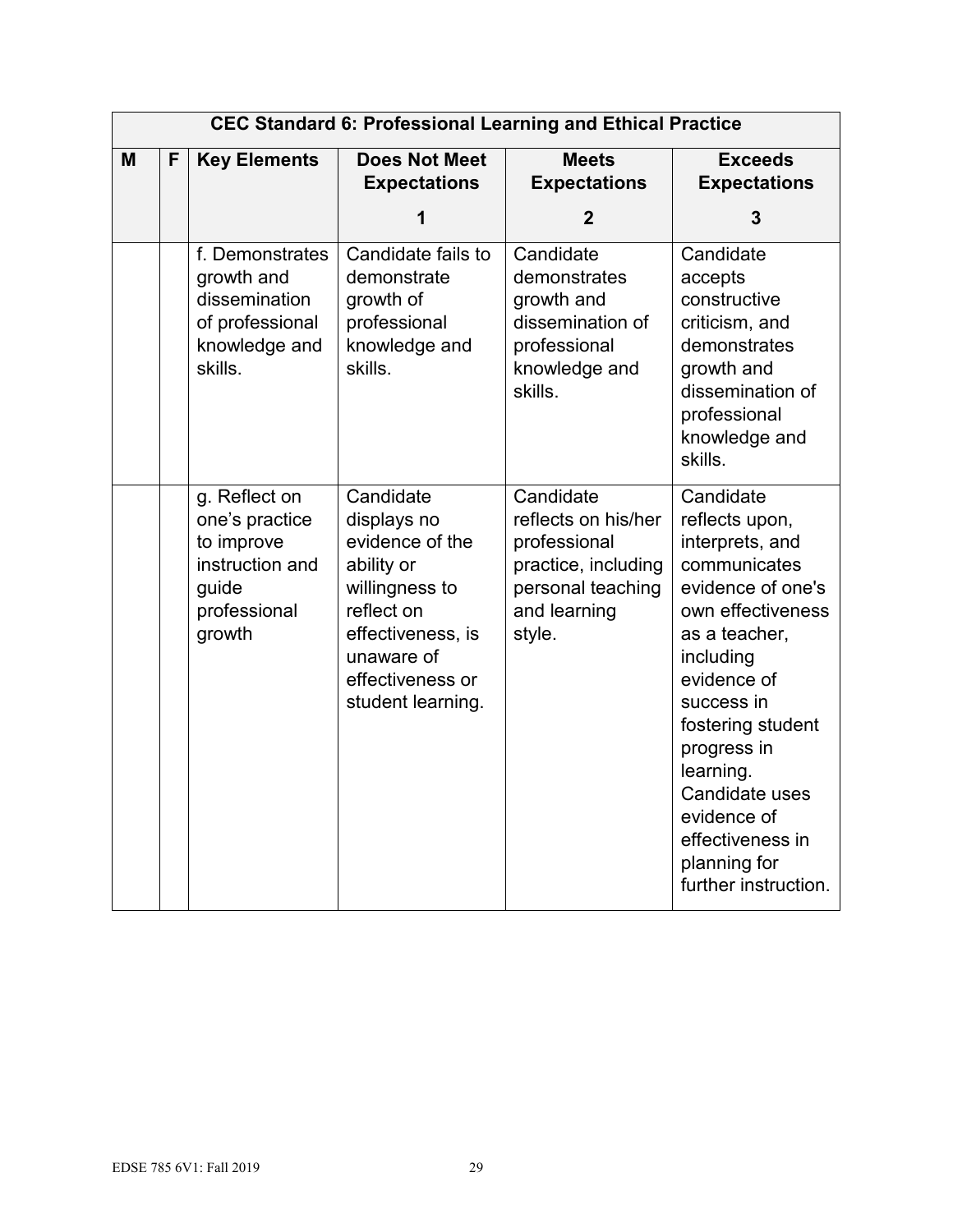|   |   |                                                                                                     |                                                                                                                                                                   | <b>CEC Standard 6: Professional Learning and Ethical Practice</b>                                                                     |                                                                                                                                                                                                                              |
|---|---|-----------------------------------------------------------------------------------------------------|-------------------------------------------------------------------------------------------------------------------------------------------------------------------|---------------------------------------------------------------------------------------------------------------------------------------|------------------------------------------------------------------------------------------------------------------------------------------------------------------------------------------------------------------------------|
| M | F | <b>Key Elements</b>                                                                                 | <b>Does Not Meet</b><br><b>Expectations</b>                                                                                                                       | <b>Meets</b><br><b>Expectations</b>                                                                                                   | <b>Exceeds</b><br><b>Expectations</b>                                                                                                                                                                                        |
|   |   |                                                                                                     | 1                                                                                                                                                                 | $\mathbf{2}$                                                                                                                          | 3                                                                                                                                                                                                                            |
|   |   | h. Practices<br>within one's<br>skill limits and<br>obtains<br>assistance as<br>needed.             | Candidate<br>refuses to obtain<br>assistance when<br>needed and<br>practices beyond<br>his or her skill<br>limit.                                                 | Candidate<br>engages in<br>reflective practice<br>(practices within<br>one's skill limits<br>and obtains<br>assistance as<br>needed). | Candidate<br>actively seeks<br>feedback and<br>constructive<br>criticism in the<br>classroom and<br>engages in<br>reflective practice<br>(practices within<br>one's skill limits<br>and obtains<br>assistance as<br>needed). |
|   |   | i. Demonstrates<br>responsibility,<br>dependability,<br>flexibility, and a<br>positive<br>attitude. | Candidate is late<br>to meetings,<br>misses deadlines<br>or needs to be<br>reminded often of<br>obligations.<br>Candidate<br>demonstrates a<br>negative attitude. | Candidate<br>demonstrates<br>responsibility,<br>dependability,<br>flexibility, and a<br>positive attitude.                            | Candidate<br>reflects on ability<br>to meet<br>expectations,<br>plans and carries<br>out tasks<br>associated with<br>role promptly, and<br>consistently<br>displays a<br>positive attitude.                                  |
|   |   | j. Observes<br>school policies<br>and<br>procedures.                                                | Candidate<br>violates school<br>policies and<br>procedures.                                                                                                       | Candidate<br>observes school<br>policies and<br>procedures.                                                                           | Candidate<br>consistently<br>observes and<br>enforces school<br>policies and<br>procedures.                                                                                                                                  |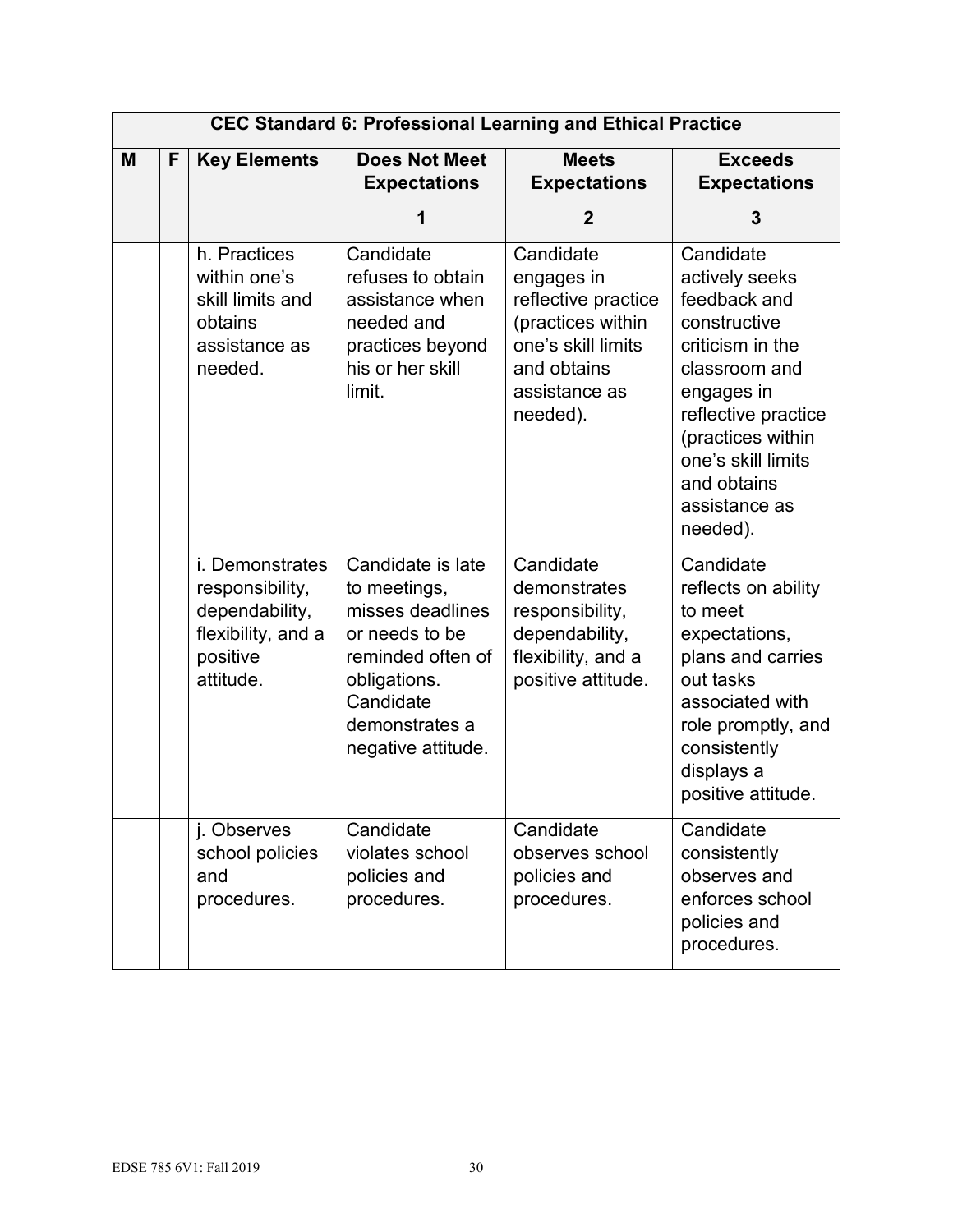|   | <b>CEC Standard 6: Professional Learning and Ethical Practice</b> |                                                                                      |                                                                                                                  |                                                                                             |                                                                                                                                                                        |  |
|---|-------------------------------------------------------------------|--------------------------------------------------------------------------------------|------------------------------------------------------------------------------------------------------------------|---------------------------------------------------------------------------------------------|------------------------------------------------------------------------------------------------------------------------------------------------------------------------|--|
| M | F                                                                 | <b>Key Elements</b>                                                                  | <b>Does Not Meet</b><br><b>Expectations</b>                                                                      | <b>Meets</b><br><b>Expectations</b>                                                         | <b>Exceeds</b><br><b>Expectations</b>                                                                                                                                  |  |
|   |                                                                   |                                                                                      |                                                                                                                  | $\mathbf{2}$                                                                                | 3                                                                                                                                                                      |  |
|   |                                                                   | k. Projects a<br>professional<br>image in terms<br>of demeanor<br>and<br>appearance. | Candidate<br>dresses or<br>behaves in an<br>unprofessional<br>manner.                                            | Candidate<br>projects a<br>professional<br>image in terms of<br>demeanor and<br>appearance. | Candidate<br>projects a<br>professional<br>image in terms of<br>demeanor and<br>appearance and<br>encourages<br>students with<br>visual impairment<br>to do the same.  |  |
|   |                                                                   | I. Demonstrates<br>effective oral<br>communication<br>skills.                        | Candidate's oral<br>communication is<br>difficult to<br>understand or<br>follow, making it<br>ineffective.       | Candidate<br>demonstrates<br>effective oral<br>communication<br>skills.                     | Candidate<br>demonstrates<br>highly effective<br>oral<br>communication<br>skills making<br>material<br>presented<br>verbally easy to<br>understand and<br>follow.      |  |
|   |                                                                   | m.<br><b>Demonstrates</b><br>effective written<br>communication<br>skills.           | Candidate's<br>written<br>communication is<br>difficult to<br>understand or<br>follow, making it<br>ineffective. | Candidate<br>demonstrates<br>effective written<br>communication<br>skills.                  | Candidate<br>demonstrates<br>highly effective<br>written<br>communication<br>skills making<br>material<br>presented in<br>writing easy to<br>understand and<br>follow. |  |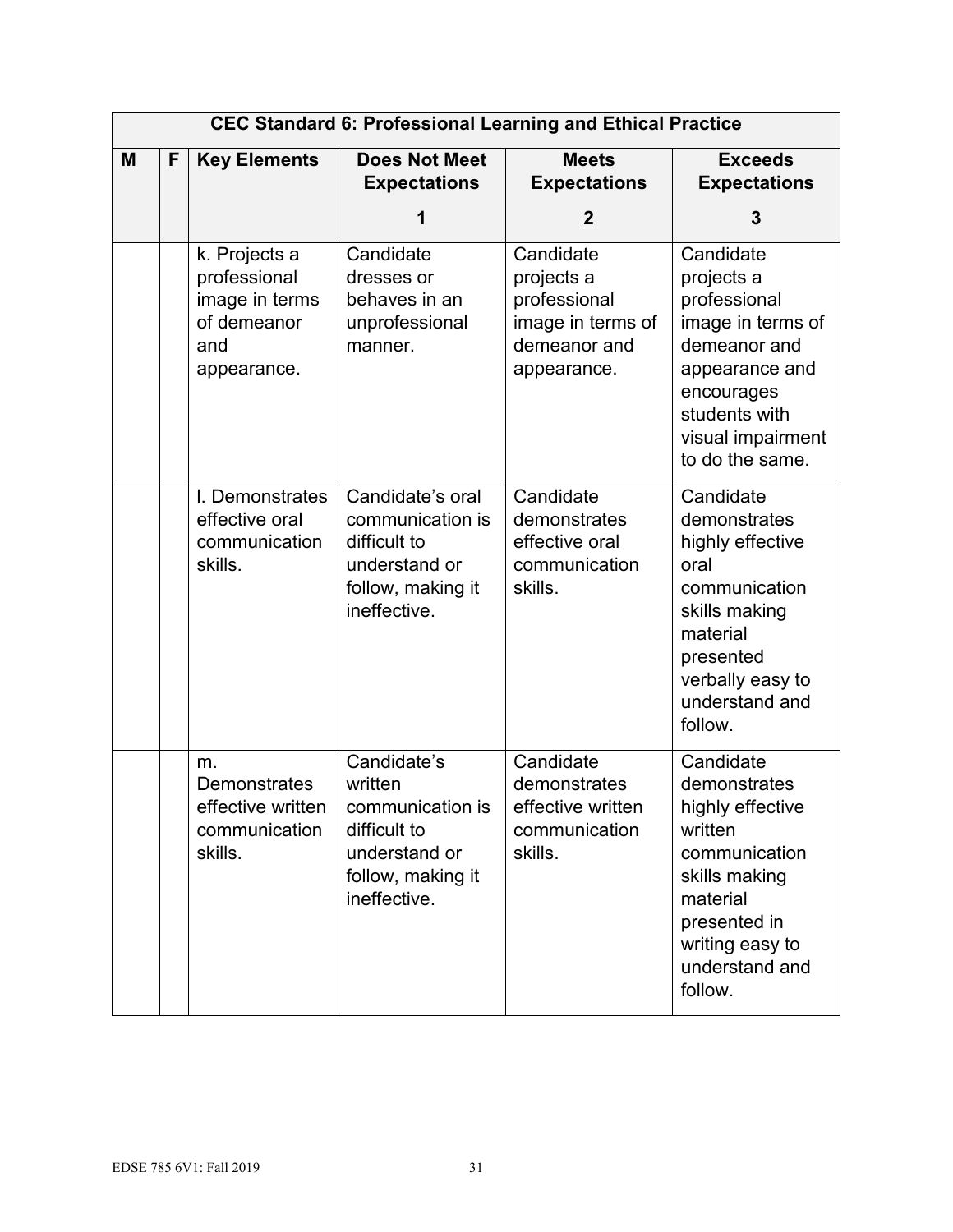|   |   |                                                                                                                                                                                      |                                                                                                                                                                                          | <b>CEC Standard 6: Professional Learning and Ethical Practice</b>                                                                                                                     |                                                                                                                                                                                                                                                                                                                                                                                                                                                          |
|---|---|--------------------------------------------------------------------------------------------------------------------------------------------------------------------------------------|------------------------------------------------------------------------------------------------------------------------------------------------------------------------------------------|---------------------------------------------------------------------------------------------------------------------------------------------------------------------------------------|----------------------------------------------------------------------------------------------------------------------------------------------------------------------------------------------------------------------------------------------------------------------------------------------------------------------------------------------------------------------------------------------------------------------------------------------------------|
| M | F | <b>Key Elements</b>                                                                                                                                                                  | <b>Does Not Meet</b><br><b>Expectations</b>                                                                                                                                              | <b>Meets</b><br><b>Expectations</b>                                                                                                                                                   | <b>Exceeds</b><br><b>Expectations</b>                                                                                                                                                                                                                                                                                                                                                                                                                    |
|   |   |                                                                                                                                                                                      | 1                                                                                                                                                                                        | 2                                                                                                                                                                                     | 3                                                                                                                                                                                                                                                                                                                                                                                                                                                        |
|   |   | n.<br>Demonstrates<br>high<br>expectations for<br>all students with<br>visual<br>impairment to<br>develop the<br>highest<br>possible<br>learning<br>outcomes and<br>quality of life. | Candidate fails to<br>support student<br>learning and<br>displays evidence<br>of low<br>expectations for<br>at least some<br>students with<br>visual impairment.                         | Candidate<br>demonstrates<br>high expectations<br>for all students<br>with visual<br>impairment to<br>develop the<br>highest possible<br>learning<br>outcomes and<br>quality of life. | Candidate<br>provides<br>emotional and<br>academic support<br>to students with<br>visual impairment<br>and<br>communicates<br>confidence in<br>their ability to<br>complete<br>assigned work<br>and modifies<br>plans to provide<br>opportunities for<br>all students with<br>visual impairment<br>to meet or exceed<br>objectives<br>through<br>supportive<br>critique of student<br>learning that<br>reflects<br>challenging ideas<br>and suggestions. |
|   |   | О.<br>Demonstrates<br>commitment to<br>developing the<br>highest<br>education and<br>quality-of-life<br>potential of<br>individuals with<br>exceptional<br>learning needs.           | Candidate fails to<br>demonstrate a<br>commitment to<br>developing the<br>highest education<br>and quality of life<br>potential of<br>individuals with<br>exceptional<br>learning needs. | Candidate<br>demonstrates<br>commitment to<br>developing the<br>highest education<br>and quality-of-life<br>potential of<br>individuals with<br>exceptional<br>learning needs.        | Candidate<br>demonstrates and<br>reflects on<br>commitment to<br>developing the<br>highest education<br>and quality of life<br>potential of<br>individuals with<br>exceptional<br>learning needs.                                                                                                                                                                                                                                                        |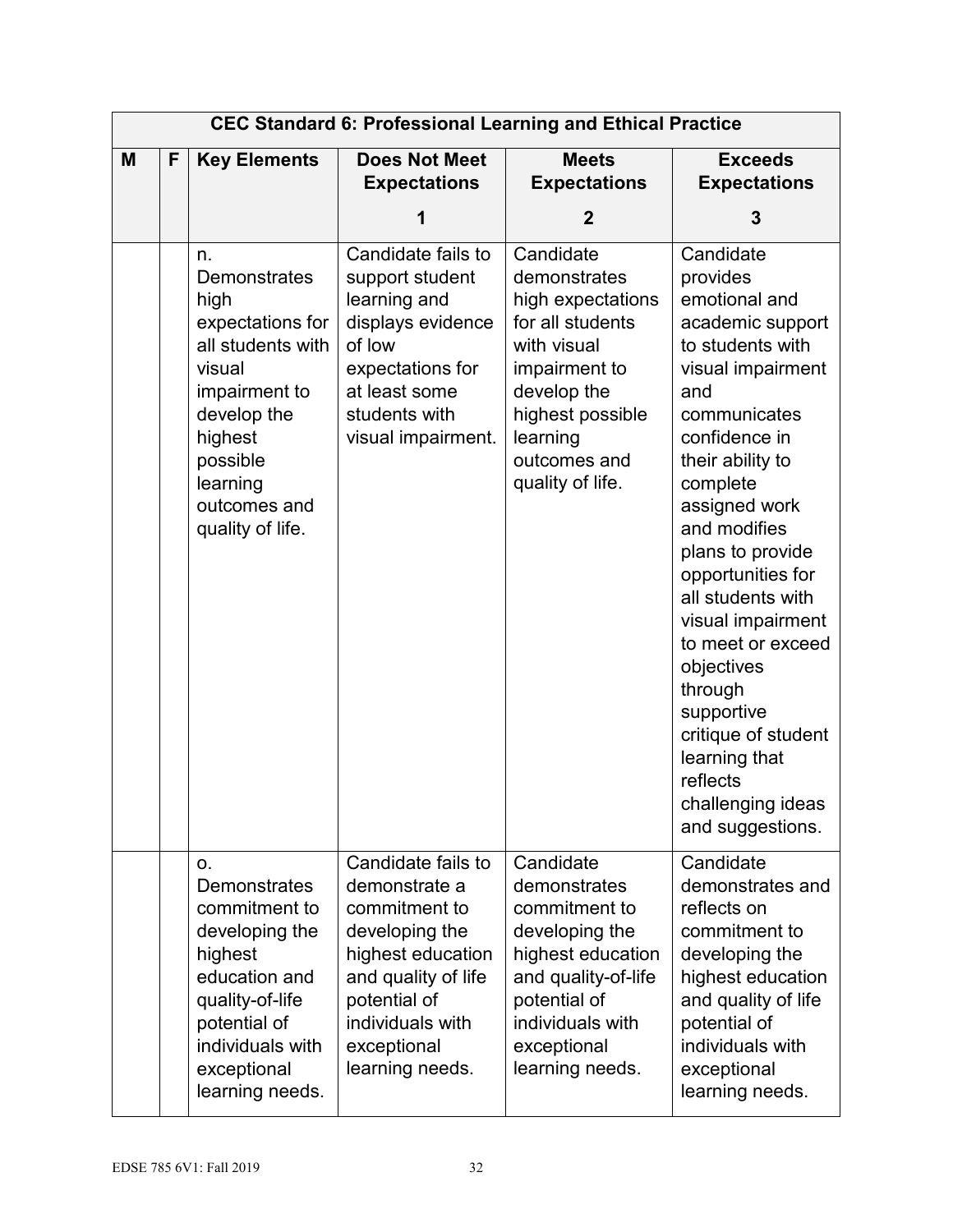|   | <b>CEC Standard 7: Collaboration</b> |                                                                                                                           |                                                                                                                                  |                                                                                                                                  |                                                                                                                                                                                                             |  |
|---|--------------------------------------|---------------------------------------------------------------------------------------------------------------------------|----------------------------------------------------------------------------------------------------------------------------------|----------------------------------------------------------------------------------------------------------------------------------|-------------------------------------------------------------------------------------------------------------------------------------------------------------------------------------------------------------|--|
| M | F                                    | <b>Key Elements</b>                                                                                                       | <b>Does Not Meet</b><br><b>Expectations</b>                                                                                      | <b>Meets</b><br><b>Expectations</b>                                                                                              | <b>Exceeds</b><br><b>Expectations</b>                                                                                                                                                                       |  |
|   |                                      |                                                                                                                           | 1                                                                                                                                | $\mathbf{2}$                                                                                                                     | 3                                                                                                                                                                                                           |  |
|   |                                      | a. Communicate<br>effectively with<br>families of<br>individuals with<br>exceptionalities<br>from diverse<br>backgrounds. | Candidate fails to<br>provide evidence<br>of planning to<br>collaborate with<br>parents.                                         | Candidate<br>communicates<br>regularly with<br>parents and<br>involves them in<br>problem solving<br>and learning<br>activities. | Candidate<br>regularly<br>encourages family<br>involvement in<br>student learning<br>through<br>collaboration to<br>engage additional<br>support resource<br>assistance when<br>needed.                     |  |
|   |                                      | b. Engages in<br>productive<br>relationships with<br>professional<br>colleagues and<br>support staff.                     | Candidate fails to<br>provide evidence<br>of planning to<br>collaborate with<br>professional<br>colleagues and<br>support staff. | Candidate<br>engages in<br>productive<br>relationships with<br>professional<br>colleagues and<br>support staff.                  | Candidate reflects<br>upon, interprets,<br>and<br>communicates<br>evidence of one's<br>own effectiveness<br>as a collaborator.<br>Candidate<br>demonstrates an<br>ability to work with<br>others as equals. |  |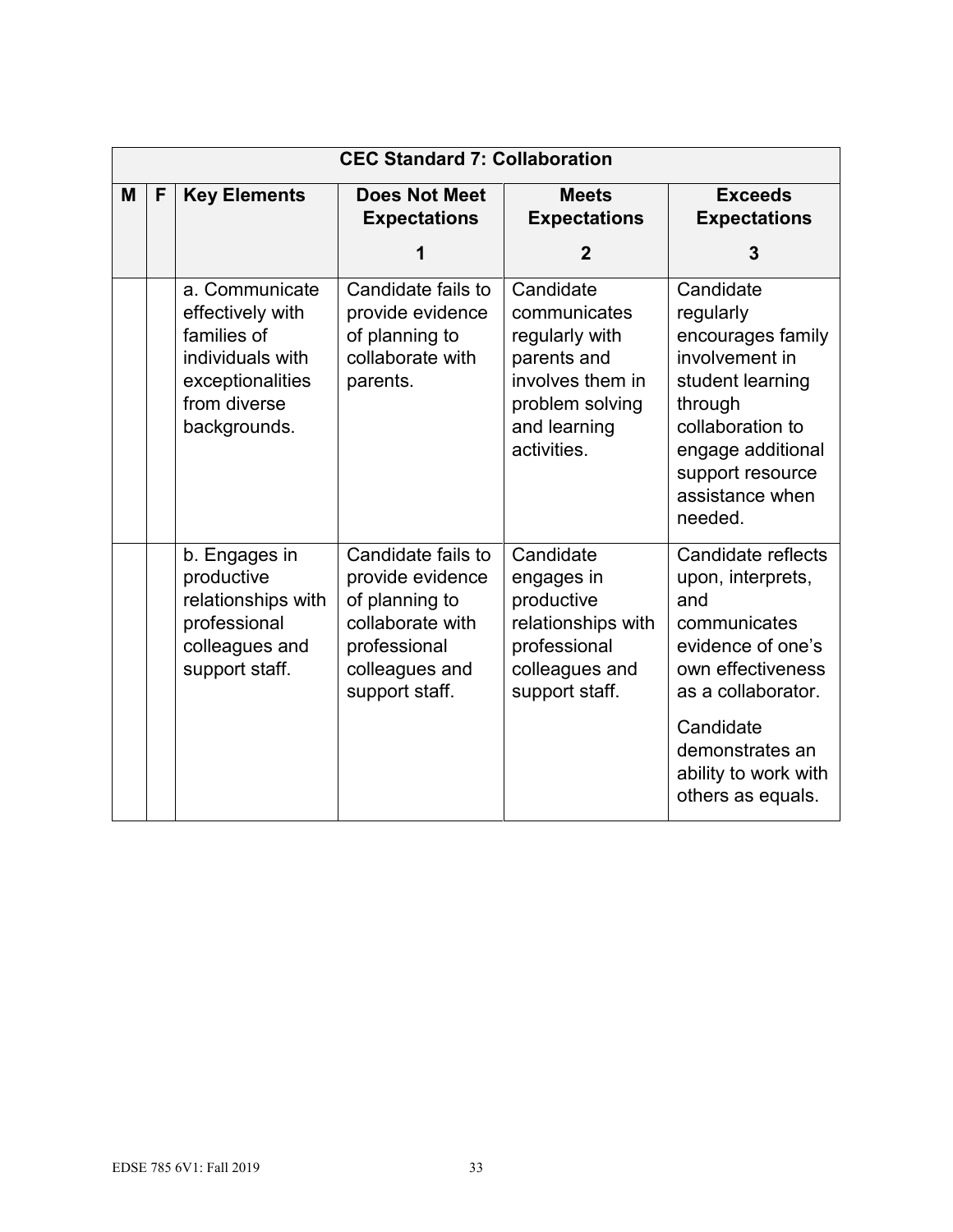|   | <b>CEC Standard 7: Collaboration</b> |                                                                                                          |                                                                                                                               |                                                                                                                        |                                                                                                                                                                                                                                              |  |
|---|--------------------------------------|----------------------------------------------------------------------------------------------------------|-------------------------------------------------------------------------------------------------------------------------------|------------------------------------------------------------------------------------------------------------------------|----------------------------------------------------------------------------------------------------------------------------------------------------------------------------------------------------------------------------------------------|--|
| M | F                                    | <b>Key Elements</b>                                                                                      | <b>Does Not Meet</b><br><b>Expectations</b>                                                                                   | <b>Meets</b><br><b>Expectations</b>                                                                                    | <b>Exceeds</b><br><b>Expectations</b>                                                                                                                                                                                                        |  |
|   |                                      |                                                                                                          | 1                                                                                                                             | $\overline{2}$                                                                                                         | 3                                                                                                                                                                                                                                            |  |
|   |                                      | c. Maintains<br>confidential<br>communication<br>about students<br>with visual<br>impairment             | Candidate shares<br>confidential<br>information about<br>students with<br>visual impairment<br>needs with<br>outside parties. | Candidate<br>maintains<br>confidential<br>communication<br>about students<br>with visual<br>impairment.                | Candidate<br>maintains<br>confidential<br>communication<br>about students<br>with visual<br>impairment and is<br>observed<br>stressing the<br>importance of<br>confidentiality with<br>other stakeholders<br>including<br>paraprofessionals. |  |
|   |                                      | d. Fosters<br>respectful and<br>beneficial<br>relationships<br>between families<br>and<br>professionals. | Candidate is<br>disrespectful<br>when dealing<br>with families and<br>professionals.                                          | <b>Candidate fosters</b><br>respectful and<br>beneficial<br>relationships<br>between families<br>and<br>professionals. | Candidate reflects<br>upon relationships<br>with families and<br>professionals and<br>interprets<br>reflections<br>effectively in order<br>to improve<br>communication<br>and interactions.                                                  |  |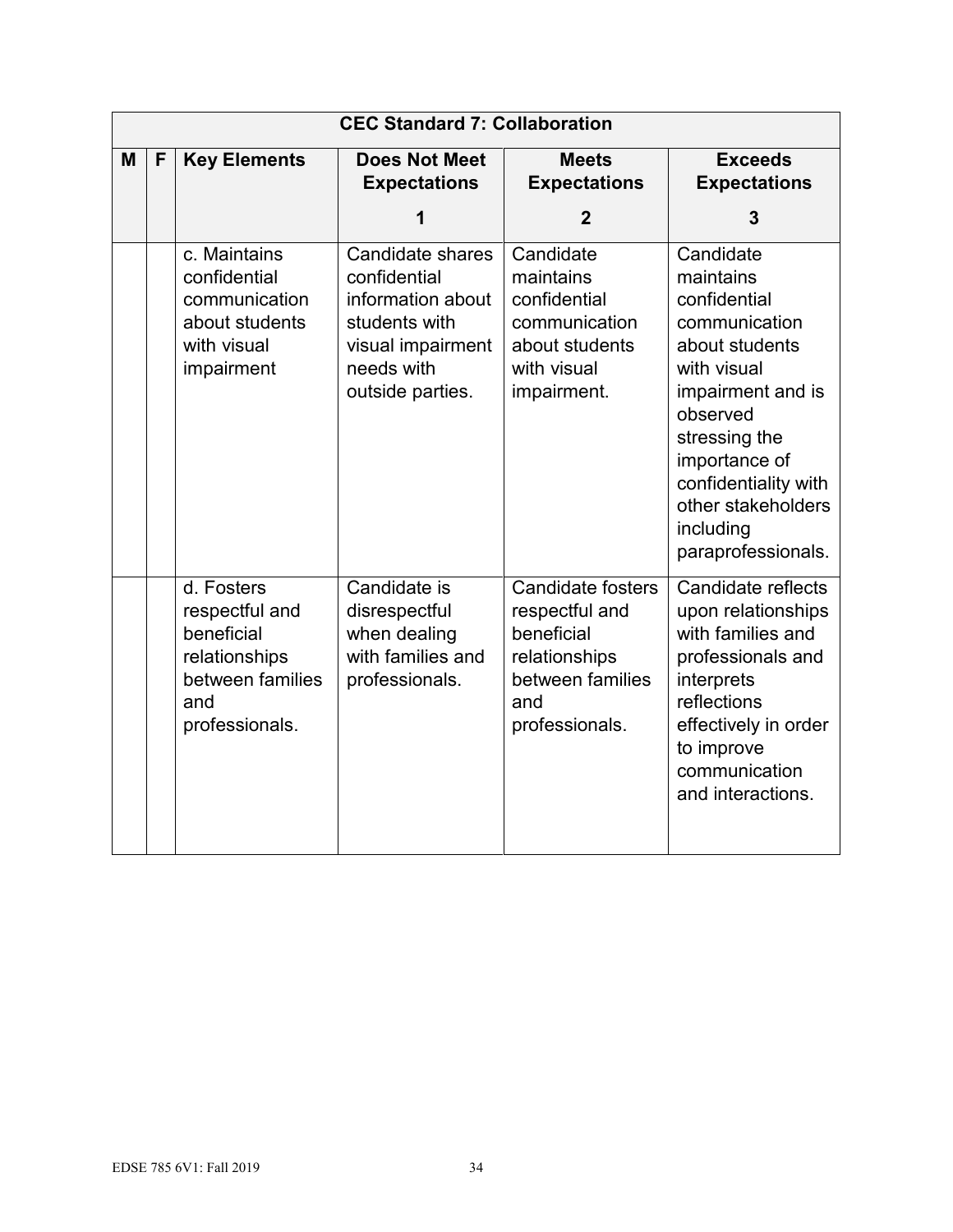|   | <b>CEC Standard 7: Collaboration</b> |                                                                                                                                                                             |                                                                                                                                                                                                             |                                                                                                                                                                                    |                                                                                                                                                                                                                                                                                                                 |  |
|---|--------------------------------------|-----------------------------------------------------------------------------------------------------------------------------------------------------------------------------|-------------------------------------------------------------------------------------------------------------------------------------------------------------------------------------------------------------|------------------------------------------------------------------------------------------------------------------------------------------------------------------------------------|-----------------------------------------------------------------------------------------------------------------------------------------------------------------------------------------------------------------------------------------------------------------------------------------------------------------|--|
| M | F                                    | <b>Key Elements</b>                                                                                                                                                         | <b>Does Not Meet</b><br><b>Expectations</b>                                                                                                                                                                 | <b>Meets</b><br><b>Expectations</b>                                                                                                                                                | <b>Exceeds</b><br><b>Expectations</b>                                                                                                                                                                                                                                                                           |  |
|   |                                      |                                                                                                                                                                             | 1                                                                                                                                                                                                           | $\mathbf{2}$                                                                                                                                                                       | 3                                                                                                                                                                                                                                                                                                               |  |
|   |                                      | e. Collaborates<br>with school<br>personnel and<br>community<br>members in<br>integrating<br>individuals with<br>exceptional<br>learning needs<br>into various<br>settings. | Candidate shows<br>no evidence of<br>collaborating with<br>school personnel<br>and community<br>members in<br>integrating<br>individuals with<br>exceptional<br>learning needs<br>into various<br>settings. | Candidate<br>collaborates with<br>school personnel<br>and community<br>members in<br>integrating<br>individuals with<br>exceptional<br>learning needs<br>into various<br>settings. | Candidate reflects<br>upon, interprets,<br>and<br>communicates<br>evidence of one's<br>own effectiveness<br>as a collaborator.<br>Candidate<br>demonstrates and<br>reflects on the<br>ability to<br>successfully<br>integrate<br>individuals with<br>exceptional<br>learning needs<br>into various<br>settings. |  |
|   |                                      | f. Observes,<br>evaluates, and<br>provides<br>feedback to<br>paraeducators.                                                                                                 | Candidate fails to<br>observe, evaluate<br>and provide<br>feedback to<br>paraeducators.                                                                                                                     | Candidate<br>observes,<br>evaluates, and<br>provides<br>feedback to<br>paraeducators.                                                                                              | Candidate<br>articulates<br>positions, is<br>proactive in<br>classroom<br>management and<br>staff<br>management, and<br>works actively for<br>the betterment of<br>teaching and<br>learning in the<br>classroom.                                                                                                |  |